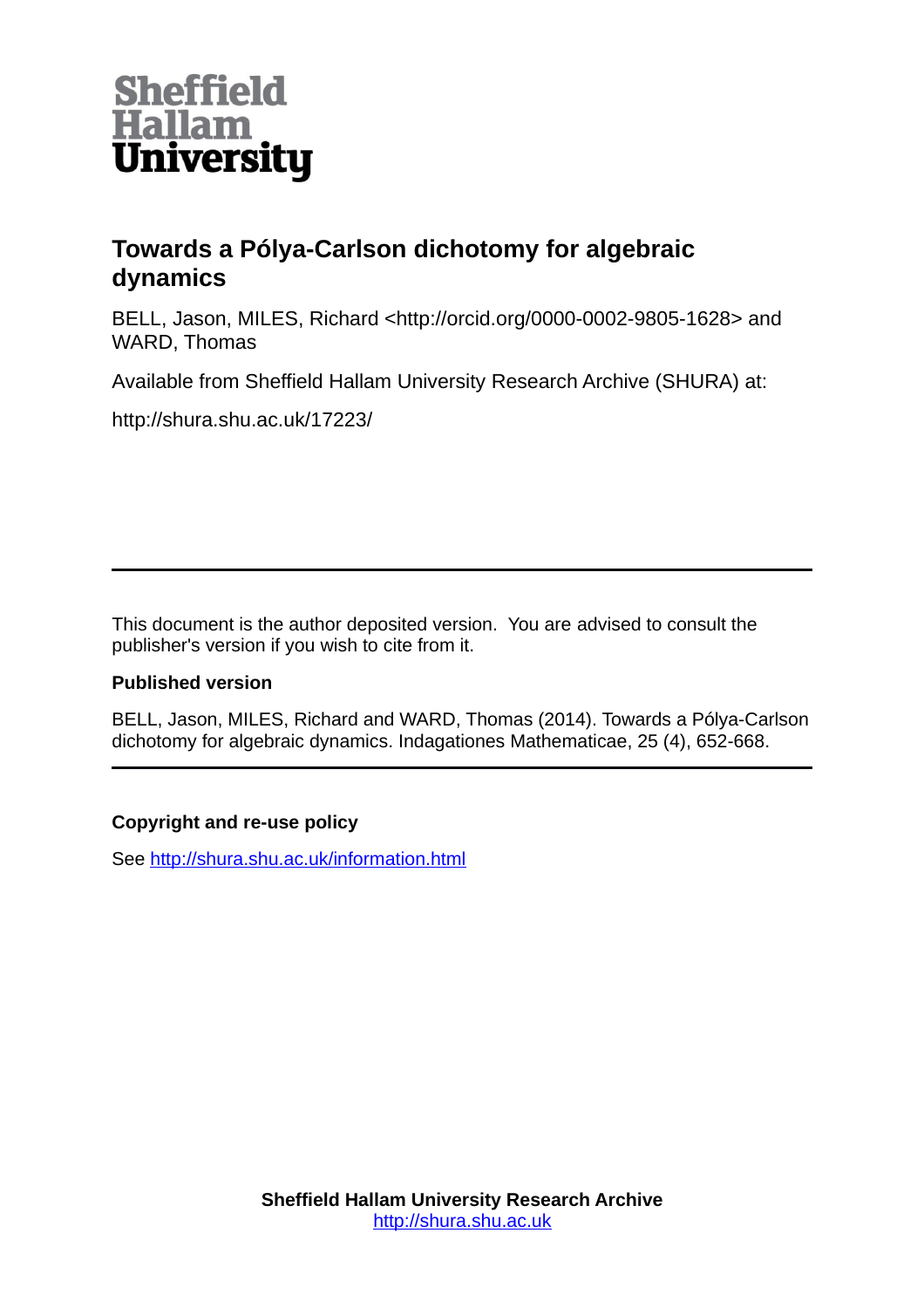### TOWARDS A PÓLYA-CARLSON DICHOTOMY FOR ALGEBRAIC DYNAMICS

#### JASON BELL, RICHARD MILES, AND THOMAS WARD

ABSTRACT. We present results and background rationale in support of a Pólya– Carlson dichotomy between rationality and a natural boundary for the analytic behaviour of dynamical zeta functions of compact group automorphisms.

#### 1. INTRODUCTION

Let  $\theta: X \to X$  be a continuous map on a compact metric space with the property that

$$
\mathsf{F}_{\theta}(n) = |\{x \in X \mid \theta^n x = x\}|
$$

is finite for all  $n \geq 1$ . The associated dynamical zeta function

$$
\zeta_{\theta}(z) = \exp \sum_{n \geq 1} \frac{\mathsf{F}_{\theta}(n)}{n} z^n
$$

is an invariant of topological conjugacy for the map  $\theta$ , and the analytic properties of the zeta function and weighted versions of it may be used to study orbit-growth and other properties of  $\theta$ . In particular, for situations in which the zeta function has a finite positive radius of convergence and a meromorphic extension beyond the radius of convergence Tauberian methods may be used to relate analytic properties of singularities of the zeta function to orbit-growth properties of the map. For smooth maps with sufficiently uniform hyperbolic behaviour, the zeta function is rational (see Manning [10]), and in particular hyperbolic toral automorphisms have this property. On the other hand, for some natural families of dynamical systems the arithmetic and analytic properties of the zeta function are known to be very different. The third author [25], for a family of isometric extensions of the full shift on  $p$  symbols ( $p$  a prime) parametrised by a probability space, shows that with the possible exception of two values of  $p$  the dynamical zeta function is not an algebraic function almost surely. Everest, Stangoe and the third author [6] studied the specific automorphism of a compact group dual to the automorphism  $r \mapsto 2r$ on  $\mathbb{Z}[\frac{1}{6}]$ , showing it to have a natural boundary on the circle  $|z| = \frac{1}{2}$  (we refer to Segal [23, Ch. 6] for a convenient introduction to the theory of complex functions with natural boundary). Buzzi [2] shows that a certain weighted random zeta function has a natural boundary. In a different direction, for dynamical systems with a polynomial growth bound on the number of periodic orbits, a more natural complex function that captures all the periodic point data is given by an orbit Dirichlet series, and many natural examples are known to have infinitely many singularities on the critical line with no lower bound on their separation by work of Everest, Stevens et al. [5], or even to have a natural boundary in calculations of Pakapongpun and the third author [16].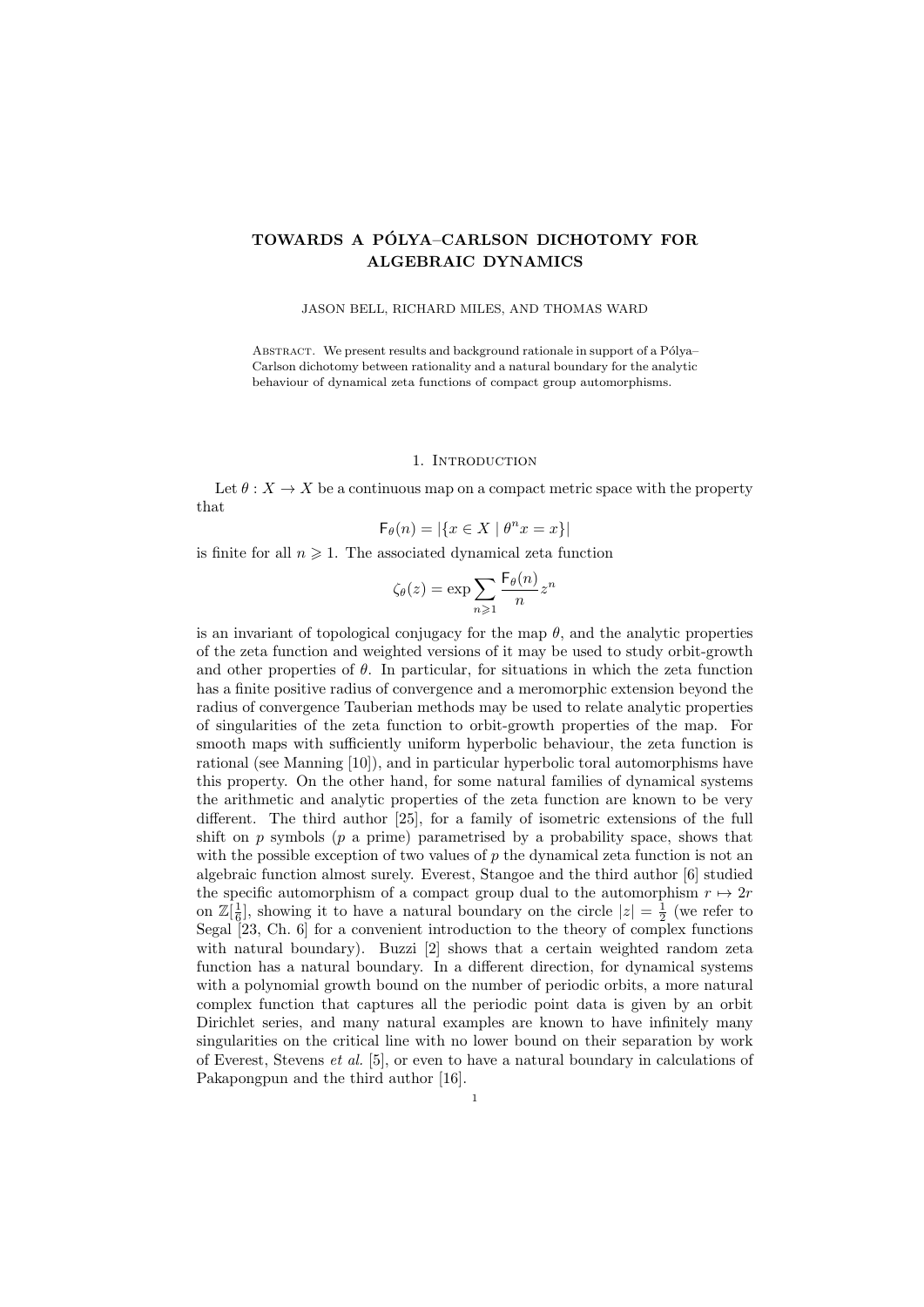One of the fundamental links between the arithmetic properties of the coefficients of a complex power series and its analytic behaviour is given by the Pólya–Carlson theorem [3], [17].

Pólya–Carlson Theorem. A power series with integer coefficients and radius of convergence 1 is either rational or has the unit circle as a natural boundary.

Unfortunately, while there are some natural group automorphisms whose zeta function has radius of convergence 1, many do not – and for most (in cardinality) it is not at all clear how to compute the radius of convergence without refined information about the arithmetic of linear recurrence sequences.

The suggestion we wish to explore here is that there is a Pólya–Carlson dichotomy for group automorphisms in exactly the same sense: the zeta function of a compact group automorphism is either rational or admits a natural boundary at its radius of convergence.

Conjecture. Let  $\theta : X \to X$  be an automorphism of a compact metric abelian group, with the property that  $\mathsf{F}_{\theta}(n) < \infty$  for all  $n \geq 1$ . Then  $\zeta_{\theta}$  is either a rational function or admits a natural boundary.

We cannot prove this, but will show it for a large class of automorphisms of connected finite-dimensional abelian groups (these groups are called solenoids). In addition, the arguments here do we hope make this suggestion plausible, and clarify what sort of issues would arise in attempting to prove the full statement. The conjecture – if true – may be seen as a rigidity phenomenon in algebraic dynamics, preventing small changes to the analytic properties of the dynamical zeta function for these systems. This contrasts with other orbit-growth properties for compact group automorphisms which can take all values along a continuum (we refer to the work of Baier, Jaidee, Stevens *et al.* [1] for examples of dynamical properties that can vary continuously in this setting).

In addition to the Pólya–Carlson theorem, we will make essential use of the Hadamard quotient theorem (see van der Poorten [18] and Rumely [21]).

Hadamard Quotient Theorem. Let  $K$  be a field of characteristic zero, and suppose that  $\sum_{n\geqslant 0}b_nz^n$  and  $\sum_{n\geqslant 1}c_nz^n$  in  $\mathbb{K}[[z]]$  are expansions of rational functions. If there is a finitely-generated ring R over  $\mathbb Z$  with  $a_n = \frac{b_n}{c_n} \in R$  for all  $n \geq 1$ , then  $\sum_{n\geqslant 0} a_n z^n$  is also the expansion of a rational function.

Given the fact that there are well-known arithmetical constraints on the possible sequences  $(F_{\theta}(n))$  of periodic point counts for any map (see Puri and the third author [19]), and additional (less well-known) constraints in the case of group automorphisms (see the thesis of Moss [14] for more details, or the survey of Staines et al. [13] for an example of a linear recurrent divisibility sequence that counts periodic points for some map but that cannot be the periodic point count for a group automorphism), we should point out that the suggested dichotomy certainly cannot hold for all maps. To see this, notice for example that there is a continuous map  $\theta$  with  $\mathsf{F}_{\theta}(n) = \binom{2n}{n}$  for all  $n \geq 1$  (by work of Puri and the third author [19]) and so

$$
\sum_{n\geqslant 1} {\sf F}_\theta(n) z^n = \frac{1}{\sqrt{1-4z}} - 1.
$$

In the parameter space of all compact metric abelian group automorphisms over which we are suggesting the dichotomy holds, the results below are restricted in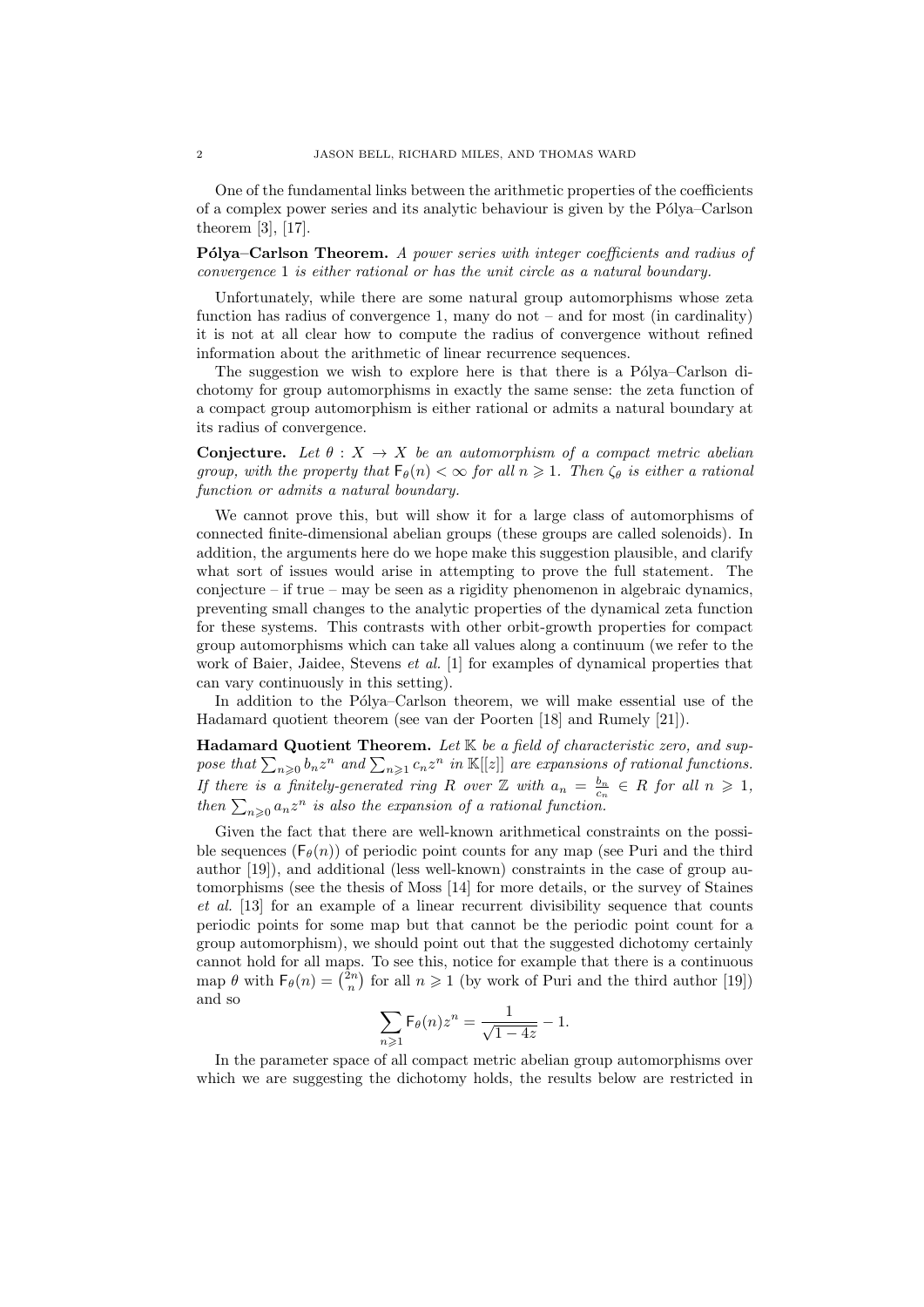three different ways. Removing the assumption of connectedness — or at least dealing with the totally disconnected case — is likely to be relatively straightforward because of the additional information available about the arithmetic properties of linear recurrence sequences over finite fields, and it is expected that the most interesting arithmetic questions occur in the connected setting considered here. The bound on the topological dimension of the compact group is needed to avoid Salem numbers, the familiar bane of several investigations in arithmetic and dynamics. Removing this bound on the face of it would involve subtle Diophantine problems involving linear forms in logarithms. The third way in which we restrict the cases we deal with concerns a subset  $S$  of a countable collection  $P$  of places of a number field. We are able to handle the situations in which  $S$  is finite or infinite but extremely thin, and the case in which  $P \setminus S$  is finite. Understanding the general case seems to require different techniques.

### 2. One-dimensional solenoids

A one-dimensional solenoid X has a Pontryagin dual group isomorphic to a subgroup of  $\mathbb{Q}$ . Given an automorphism  $\theta : X \to X$  of a one-dimensional solenoid, the dual group naturally carries the structure of a module over a ring of the form  $\mathbb{Z}[r^{\pm 1}]$ , where  $r \in \mathbb{Q}^{\times}$  and multiplication by r corresponds to application of the dual automorphism  $\hat{\theta}$ . To avoid trivial (from a dynamical point of view, non-ergodic) automorphisms, we assume  $r \neq \pm 1$  throughout. For a more detailed account of these systems, we refer to the papers of Chothi, Everest and the third author [4] and the recent survey by Staines et al. [13]. Relevant background and references for all the results we will need on linear recurrence sequences may be found in the monograph of Everest, van der Poorten, Shparlinski and the third author [7].

There is a convenient formula for  $\mathsf{F}_{\theta}(n)$ , which we shall use as the basis for our discussion. Since there may be uncountably many non-conjugate automorphisms of one-dimensional solenoids that share the same zeta function (we refer to Miles [12, Ex. 1] for an example), this not only avoids complex classification problems for these systems but has the added advantage that no background in algebraic dynamics is needed to access the main results of this section; instead the formula (1) below serves as a starting point.

Let  $\mathcal{P}(\mathbb{Q})$  denote the set of rational primes. For any  $x \in \mathbb{Q}$  and  $S \subset \mathcal{P}(\mathbb{Q})$ , write  $|x|_S = \prod_{p \in S} |x|_p$ . Miles [12, Th. 3.1] shows that there is a distinguished set of primes  $T \subset \mathcal{P}(\mathbb{Q})$  such that  $\mathsf{F}_{\theta}(n) = |r^n - 1|_T^{-1}$ , for all  $n \geq 1$ , and that  $|r|_p = 1$ for all  $p \in T$  (see Miles [12, Rmk. 1]). Therefore, by the Artin product formula (see Weil [26, Sec. IV.4] for a complete treatment of the valuation theory of number fields used here) we have

$$
\mathsf{F}_{\theta}(n) = |r^n - 1| \cdot |r^n - 1|_S,
$$

where  $S = \mathcal{P}(\mathbb{Q}) \setminus T$ . Furthermore,  $|r|_p \neq 1$  necessarily implies that  $p \in S$ .

If  $T = \emptyset$ , then we obtain the trivial sequence  $(1, 1, \ldots)$ , so we assume that  $T \neq \emptyset$ throughout. In this section, we do not discuss further the problem of determining which dynamical systems give rise to the same formula  $(1)$ , it is sufficient to note that for any  $r \neq \pm 1$  and any  $S \subset \mathcal{P}(\mathbb{Q})$  with  $|r|_p = 1$  for all  $p \in \mathcal{P}(\mathbb{Q}) \setminus S$ , the automorphism  $x \mapsto rx$  on the ring  $R = \mathbb{Z}[\frac{1}{p} : p \in \hat{S}]$  dualizes to an automorphism  $\theta$ of the solenoid  $X = \widehat{R}$ , and its sequence of periodic point counts is given by (1). We refer to [4] for further details of this construction.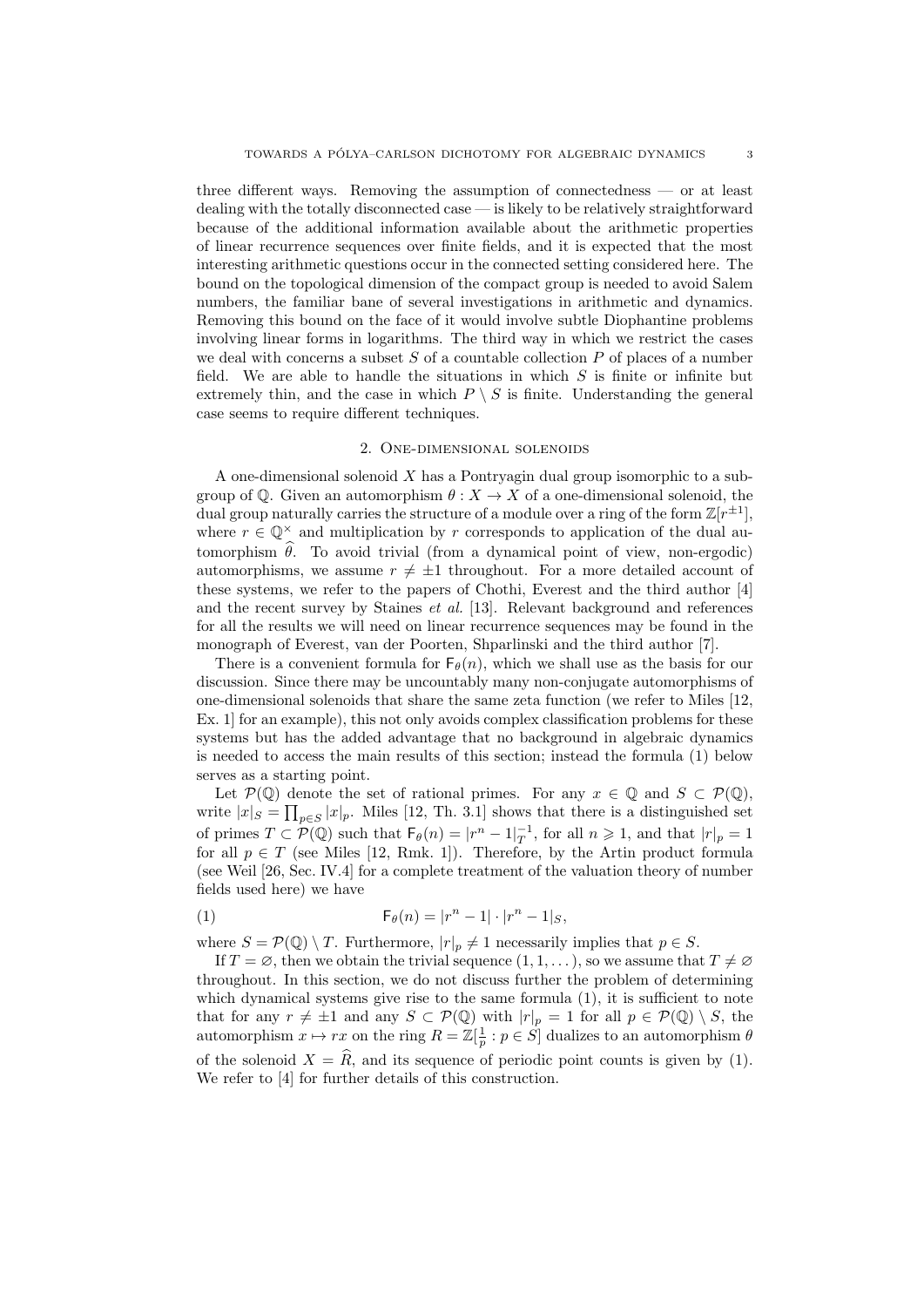From now on, we assume that  $r \in \mathbb{Q} \setminus \{\pm 1\}$  is fixed and consider the sequences  $(f_S)$  defined by  $f_S(n) = |r^n - 1| \cdot |r^n - 1|$  for  $n \ge 1$  that arise by varying the set S. We also write  $F_S(z) = \sum_{n \geq 1} f_S(n) z^n$  for the associated ordinary generating function. We are able to concentrate on the ordinary generating function rather than the zeta function (and hence have more ready access to the theory of linear recurrence sequences) because of the following fundamental relationship.

**Lemma 1.** Let  $F(z) = \sum_{n\geq 1} \mathsf{F}_{\theta}(n) z^n$ . If  $\zeta_{\theta}$  is rational then F is rational. If  $\zeta_{\theta}$ has analytic continuation beyond its circle of convergence, then so too does F. In particular, the existence of a natural boundary at the circle of convergence for F implies the existence of a natural boundary for  $\zeta_{\theta}$ .

*Proof.* This follows from the fact that  $F(z) = \frac{z\zeta_{\theta}'(z)}{\zeta_{\theta}(z)}$ .

In order to handle the sequence  $f_S = (f_S(n))$  more easily, we need a way to evaluate expressions of the form  $|r^n - 1|_p$  when  $|r|_p = 1$ . To this end, the following lemma is useful, and we state this in the more general setting of number fields, since this will be needed in the next section. Moreover, it will be necessary to deal with number fields of unknown degree for the putative linear recurrence sequences that arise inside arguments by contradiction. Let K be an algebraic number field, and let  $\mathcal{P}(\mathbb{K})$  denote the set of places of K. For a place  $v \in \mathcal{P}(\mathbb{K})$  with  $|\xi|_v = 1$ , let  $\mathfrak{K}_v$  denote the residue class field, let  $m_v$  denote the multiplicative order of the image of  $\xi$  in  $\mathfrak{K}_v^{\times}$ , and let  $\varrho_v$  denote the residue degree. We assume that  $|\cdot|_v$  is normalized so that the Artin product formula holds (we refer to Ramakrishnan and Valenza [20] or Weil [26, Sec. IV.4] for the details).

**Lemma 2.** Let p be the characteristic of  $\mathfrak{K}_v$ . There exists a non-negative integer constant  $D_v \geq 0$  and a rational constant  $C_v > 0$ , such that for any  $n \in \mathbb{N}$ ,

$$
|\xi^n - 1|_v = \begin{cases} 1 & \text{if } m_v \nmid n, \\ C_v |n|_p^{g_v} & \text{if } m_v \mid n \text{ and } \text{ord}_p(n) > D_v, \end{cases}
$$

and  $|\xi^n - 1|_v$  assumes at most finitely many values otherwise.

*Proof.* See [11, Lem. 4.9], for example.  $\square$ 

**Remark 3.** The proof of [11, Lem. 4.9] shows in fact that  $D_v$  is the least positive integer D such that

$$
|\xi^{m_p p^{D+1}} - 1|_v = |p|_v |\xi^{m_p p^D} - 1|_v,
$$

and also that

$$
C_v = |p|_v^{-D_v} |\xi^{m_p p^{D_v}} - 1|_v.
$$

Furthermore, in the particular case  $\mathbb{K} = \mathbb{Q}, D_p = 0$  when  $p > 2$ , and  $D_p \in \{0, 1\}$ when  $p = 2$ .

We begin by establishing precisely when  $F<sub>S</sub>$  is rational.

**Theorem 4.** The function  $F_S$  is rational if and only if  $|r|_p \neq 1$  for all  $p \in S$ .

*Proof.* Let  $S' = \{p \in S : |r|_p = 1\}$  and  $S'' = \{p \in S : |r|_p > 1\}$ . Then

$$
f_S(n) = |r^n - 1||r|_{S''}^n f(n),
$$

where  $f(n) = |r^n - 1|_{S'}$ . If  $r = a/b$ , then without loss of generality we can assume that  $a > |b|$  because  $\zeta_{\theta} = \zeta_{\theta^{-1}}$ . Then

(2) 
$$
|r^{n} - 1||r|_{S''}^{n} = a^{n} - b^{n} \Rightarrow f_{S}(n) = (a^{n} - b^{n})f(n),
$$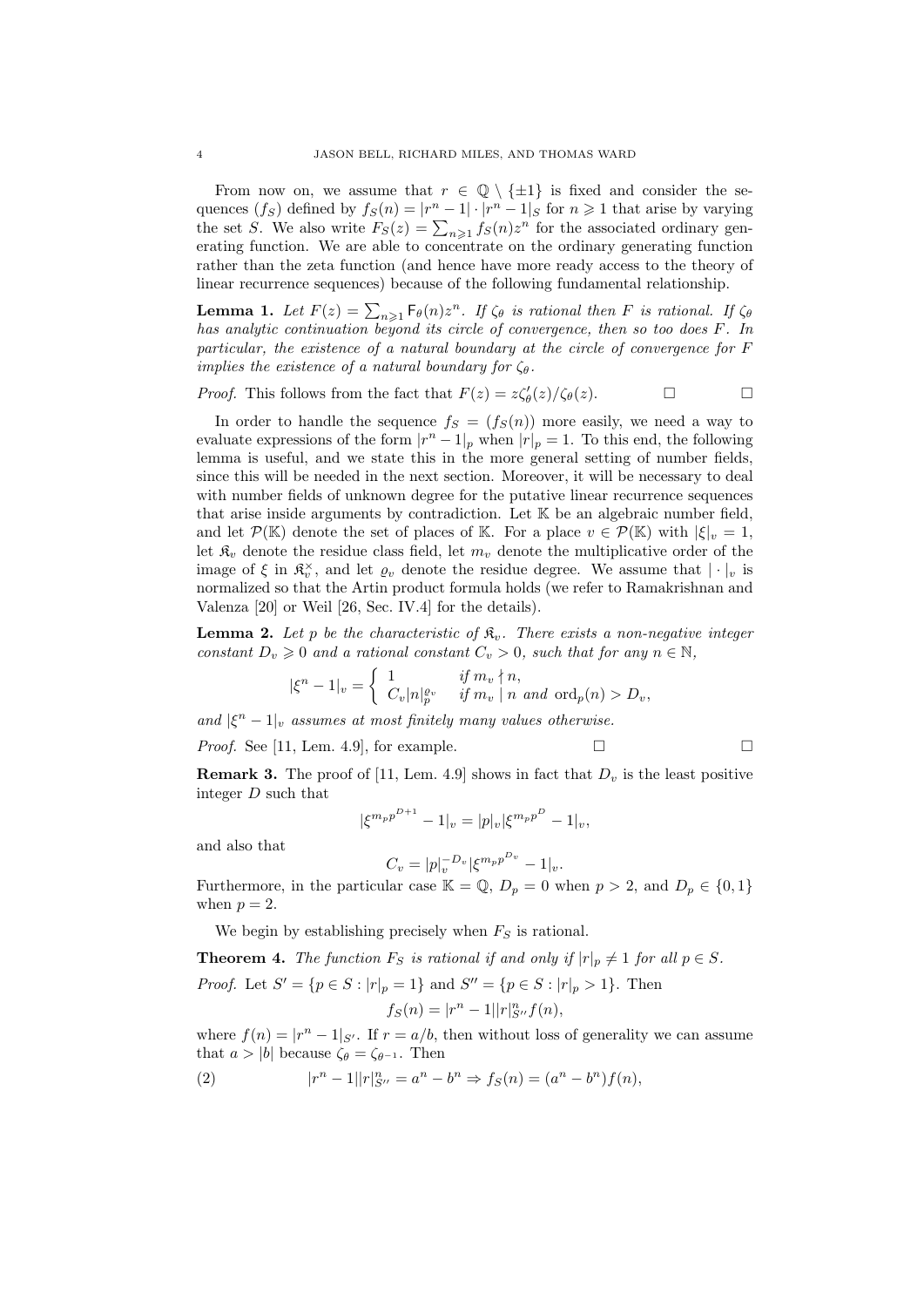and this shows immediately that  $F_S$  is rational if  $S' = \emptyset$ .

To prove the converse, we assume that  $S' \neq \emptyset$  and aim to show that the sequence  $f_S$  does not satisfy a linear recurrence over  $\mathbb{Q}$ , which will in turn imply that  $F<sub>S</sub>$  is irrational.

To begin with, assume that S is finite, so the sequence  $f = (f(n))$  lies in a finitely generated extension of  $\mathbb{Z}$ . For a contradiction, assume that  $f_S$  is given by a linear recurrence relation. Then, using (2) and the Hadamard quotient theorem, it follows that f also satisfies a linear recurrence relation. Let  $q$  be a rational prime not in S, and define

$$
n(e) = q^e \prod_{p \in S'} m_p p^{D_p},
$$

where  $D_p$  is as in Lemma 2 and  $e \geq 1$ . Applying Lemma 2, we see that

 $f(kn(e)) = f(n(e))$ 

whenever k is coprime to  $n(e)$ . Hence the sequence f assumes infinitely many values infinitely often, and so it cannot satisfy a linear recurrence by a result of Myerson and van der Poorten [15, Prop. 2], giving a contradiction.

Now assume that S is infinite and recall that  $S \neq \mathcal{P}(\mathbb{Q})$ . Using the Artin product formula and (2), if  $T = \mathcal{P}(\mathbb{Q}) \setminus S'$ , then

$$
f_S(n)f_T(n) = |r^n - 1||r^n - 1|_{S''} = |r^n - 1||r|_{S''}^n = a^n - b^n.
$$

Note that both  $f_S$  and  $f_T$  are positive integer sequences and the product sequence  $f_S f_T$  satisfies a linear recurrence over  $\mathbb Q$ . Moreover, by the Hadamard quotient theorem,  $f_S$  satisfies a linear recurrence over  $\mathbb Q$  if and only if  $f_T$  satisfies a linear recurrence over Q.

Hence, if either  $f_S$  or  $f_T$  satisfies a linear recurrence, it follows that for n sufficiently large we have

(3) 
$$
f_S(n) = \sum_{i=1}^d P_i(n) \alpha_i^n
$$

and

(4) 
$$
f_T(n) = \sum_{j=1}^e Q_j(n) \beta_j^n,
$$

for some natural numbers  $d$  and  $e$  and rational polynomials

$$
P_1,\ldots,P_d,Q_1,\ldots,Q_e,
$$

and algebraic numbers  $\alpha_1, \ldots, \alpha_d, \beta_1, \ldots, \beta_e$ . Let N be a nonzero natural number with the property that  $NP_i$  and  $NQ_j$  are integer polynomials and  $N\alpha_i$  and  $N\beta_j$  are algebraic integers for  $i, j \in \{1, \ldots, d\} \times \{1, \ldots, e\}$ . We let N' denote the product of the norms of  $\alpha_1, \ldots, \alpha_d$  and  $\beta_1, \ldots, \beta_e$ .

Let  $p$  be a prime number that does not divide  $abNN'$ . We may then regard  $\alpha_1, \ldots, \alpha_d, \beta_1, \ldots, \beta_e$  as elements of the algebraic closure  $\overline{\mathbb{Q}}_p$ , and since p does not divide N, we have that

$$
|\alpha_i|_p, |\beta_j| \leqslant 1
$$

for  $(i, j) \in \{1, \ldots, d\} \times \{1, \ldots, e\}$ . Moreover, since p does not divide N', we have

$$
|\alpha_i|_p = |\beta_j|_p = 1
$$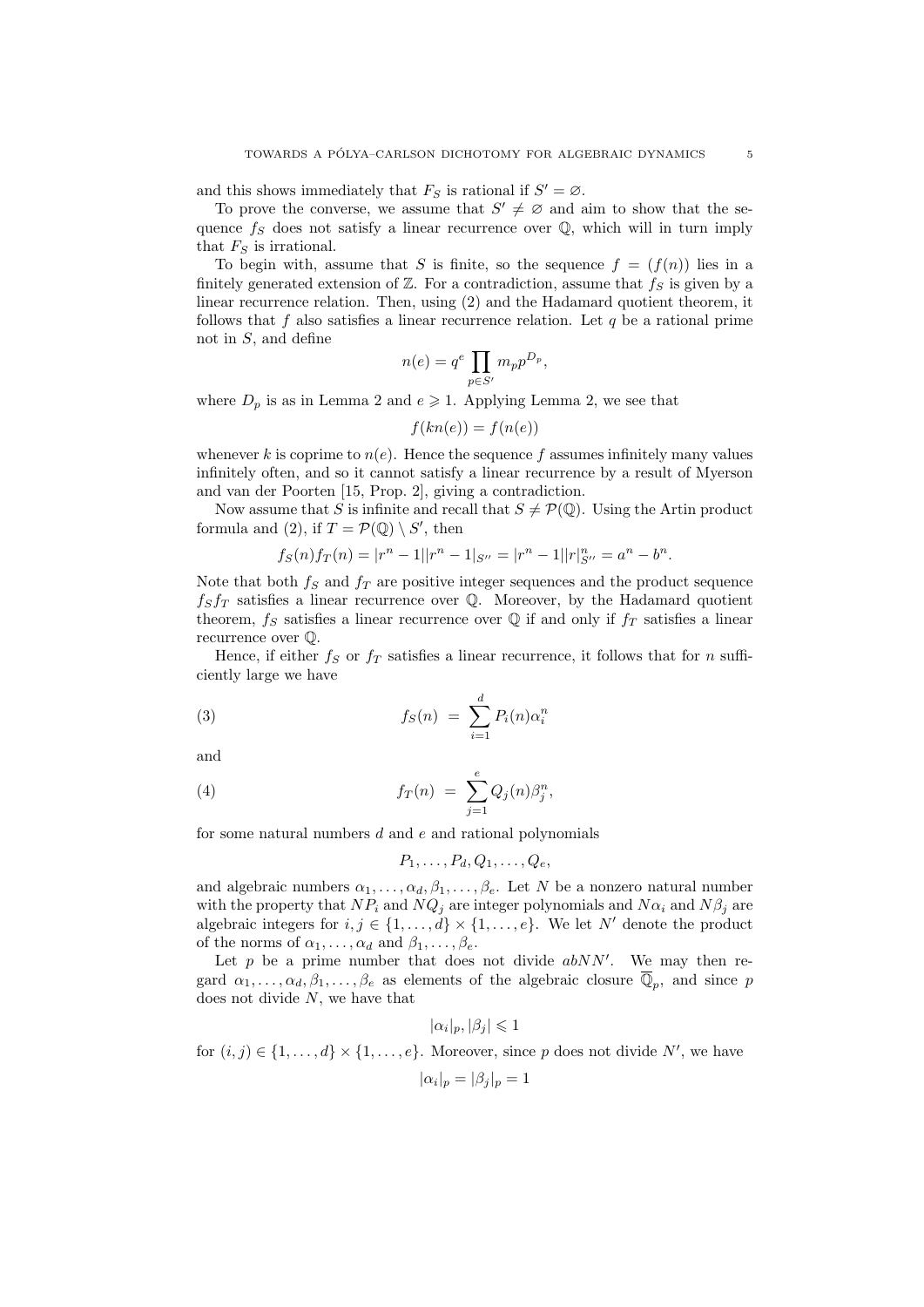for  $(i, j) \in \{1, \ldots, d\} \times \{1, \ldots, e\}$ . Let  $G \in \mathbb{Q}[x]$  be the monic polynomial of smallest degree that has  $\alpha_1, \ldots, \alpha_d, \beta_1, \ldots, \beta_e$  as zeros. Then, by construction, G has no coefficients with denominators divisible by  $p$  when written in lowest terms. We note that G modulo p splits in some extension  $\mathbb{F}_q$  of  $\mathbb{F}_p$ , so there is some  $k \geqslant 0$ such that

$$
|\alpha_i^{p^k} - \alpha_i|_p < 1
$$

and

$$
|\beta_j^{p^k}-\beta_j|_p<1
$$

for  $(i, j) \in \{1, \ldots, d\} \times \{1, \ldots, e\}$ . In particular, we have  $|\alpha_i^{p^k-1} - 1|_p < 1$  for  $i \in$  $\{1, ..., d\}$  and  $|\beta_j^{p^k-1} - 1|_p < 1$  for  $j \in \{1, ..., e\}$ . We also have

$$
|P_i(p^k - 1) - P_i(-1)|_p < 1
$$

and

$$
|Q_j(p^k - 1) - Q_j(-1)|_p < 1
$$

for  $(i, j) \in \{1, ..., d\} \times \{1, ..., e\}$  (simply because  $P_i$  and  $Q_j$  are integral polynomials). It follows from (3) and (4) that p divides  $f_S(p^k-1)$  if and only if p divides  $\sum_{i=1}^{d} P_i(-1)$  and p divides  $f_T(n)$  if and only if p divides  $\sum_{j=1}^{e} Q_i(-1)$ . Since  $f_S(p^k - 1) f_T(p^k - 1) = a^{p^k - 1} - b^{p^k - 1} \equiv 0 \pmod{p}$ , we see that

$$
\left(\sum_{i=1}^{d} P_i(-1)\right) \left(\sum_{j=1}^{e} Q_i(-1)\right) \equiv 0 \pmod{p}
$$

for all sufficiently large primes p. Hence one of  $\sum_{i=1}^{d} P_i(-1)$  and  $\sum_{j=1}^{e} Q_j(-1)$ must be zero. Without loss of generality, assume that  $\sum_{i=1}^{d} P_i(-1) = 0$ . This means that p divides  $f_S(p^k-1)$  for every prime p that does not divide  $abNN'$ . In particular,  $p \notin S$  for any such prime p.

Thus we may assume that  $S$  is finite and non-empty, and this case has been handled already.  $\Box$ 

We record two curious consequences for the special case of one-dimensional solenoids.

**Corollary 5.** The function  $F_S$  is rational if and only if the associated zeta function is rational.

*Proof.* The proof above shows that if  $F_S$  is rational then  $f_S(n) = a^n - b^n$  with  $a >$  $|b| \geq 1$ , in which case  $\zeta_{\theta}(z) = \frac{1-bz}{1-az}$ . The other implication is covered by Lemma 1.  $\Box$ 

**Corollary 6.** If  $F_S$  has radius of convergence 1, then  $F_S$  has the unit circle as a natural boundary.

*Proof.* The theorem above shows that if  $F_S$  is rational, then  $f_S(n) = a^n - b^n$ , where  $a > |b| \geq 1$ , so  $F_S$  has radius of convergence  $\frac{1}{a} < 1$ . Thus,  $F_S$  having radius of convergence 1 implies that  $F<sub>S</sub>$  is irrational, and the result follows from the Pólya–Carlson Theorem itself. □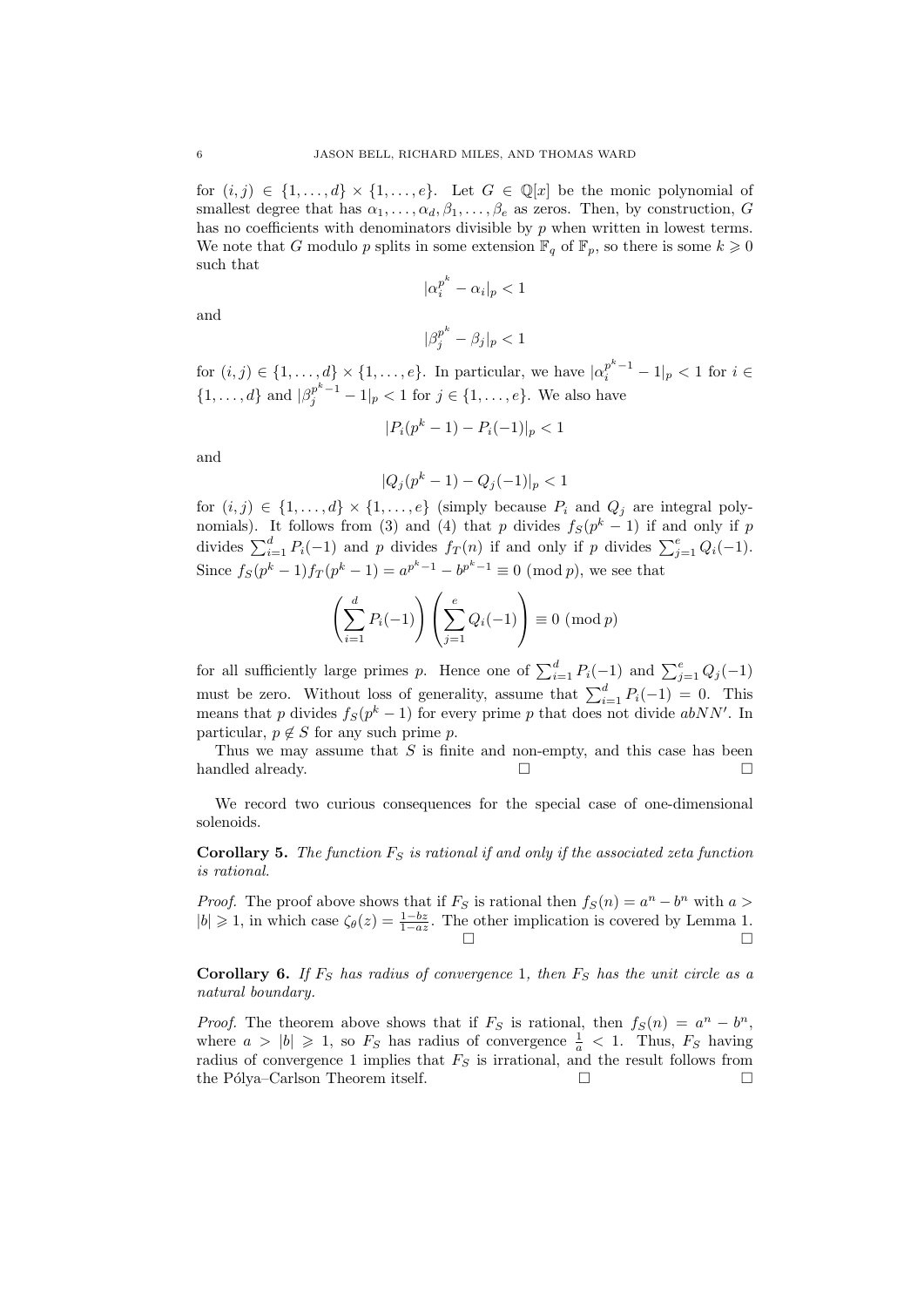As an example of Corollary 6, consider the case where  $\mathcal{P}(\mathbb{Q}) \setminus S$  is finite and non-empty, so  $f_S(n)$  grows polynomially in n (as  $f_S$  corresponds to a sequence of periodic point counts for a system of finite combinatorial rank  $[5]$ ), and  $F<sub>S</sub>$  has radius of convergence 1. Then the corollary shows that  $F<sub>S</sub>$  has a natural boundary. Corollary 6 also applies to many of the cases where S is infinite, but it is not straightforward to exibit examples.

We now turn our attention to finite  $S$ , for which the radius of convergence of  $F<sub>S</sub>$  is always strictly less than 1. It will be useful to consider certain rational functions that arise from congruence conditions, especially for our subsequent work involving Lambert series. The following (a generating function analogue of the Euler product construction for certain Dirichlet series) is readily established using a simple application of the inclusion-exclusion principle.

**Lemma 7.** For a finite set of rational primes S, the function  $H_S(z) = \sum_{n \geq 1} z^n$ , where n runs over all positive integers with  $p \nmid n$  for all  $p \in S$ , is a rational function of the form

$$
\sum_{I\in\mathcal{I}}\frac{d_Iz^{k_I}}{1-z^{k_I}},
$$

where  $\mathcal{I} = \mathcal{I}(S)$  is a finite indexing set,  $d_I \in \{-1,1\}$ , and each  $k_I \in \mathbb{N}$  is divisible only by primes appearing in S.

For a singleton set, we write more briefly  $H_{\{p\}} = H_p$ . Thus, for example,

$$
H_3(z) = \frac{z}{1-z} - \frac{z^3}{1-z^3}.
$$

The next example is a simplified account of the case considered by Everest, Stangoe and the third author [6]. It gives a simple illustration of the irrational case in Theorem 4, and the functional equation found may be used to show the existence of a natural boundary in this case.

**Example 8.** For  $r = 2$ , consider  $F_{\{2,3\}}$ , which is the ordinary generating function for the periodic point sequence for the map dual to  $x \mapsto 2x$  on  $\mathbb{Z}[\frac{1}{6}]$ . For this simple example, we can establish a functional equation to show that  $F_{(2,3)}$  has a natural boundary. Let

$$
F(z) = \sum_{n \geq 1} |2^n - 1|_3 z^n,
$$

so that  $F_{\{2,3\}}(z) = F(2z) - F(z)$ . Since F has radius of convergence 1, showing that the unit circle is a natural boundary for F is enough to prove that the circle  $|z| = \frac{1}{2}$ is a natural boundary for  $F_{\{2,3\}}$ . Since

$$
F(z) = \frac{1}{3} \sum_{2|n} |n|_3 z^n + \sum_{2\nmid n} z^n,
$$

we have  $F(z) = \frac{1}{3}G(z^2) + H_2(z)$ , where  $G(z) = \sum_{n \geq 1} |n|_3 z^n$ . Furthermore, since  $H_2$ is rational, it is enough to show that G has the natural boundary  $|z|=1$  to establish this for F. Writing  $n = 3e$ , where  $e \ge 0$  and  $3 \nmid k$ , gives

$$
G(z) = \sum_{e \ge 0} \frac{1}{3^e} \sum_{3 \nmid k} z^{3^e k} = \sum_{e \ge 0} \frac{1}{3^e} H_3(z^{3^e}) = H_3(z) + \frac{1}{3} \sum_{e \ge 0} \frac{1}{3^e} H_3(z^{3^{e+1}}).
$$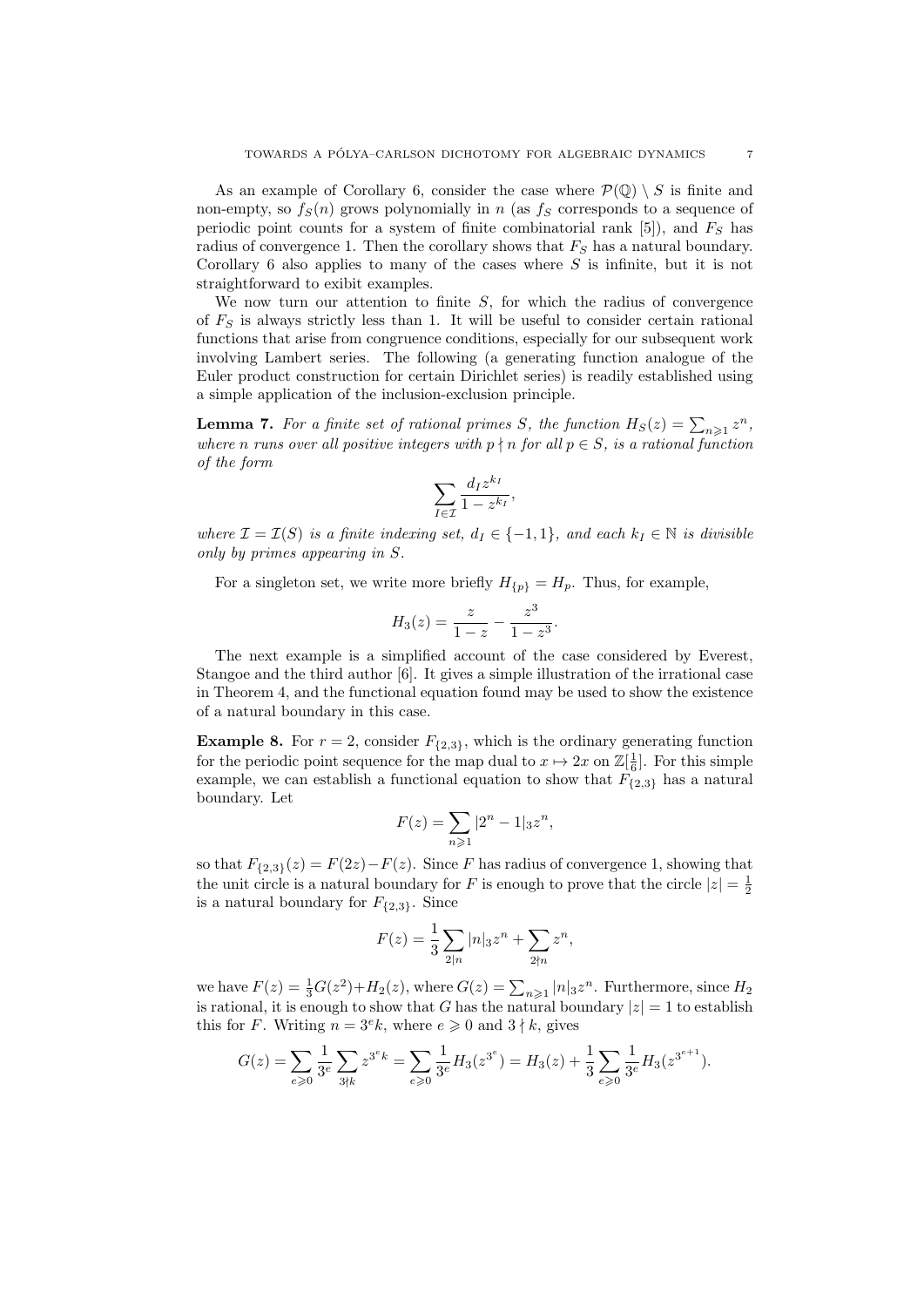It follows that  $G(z) = H_3(z) + \frac{1}{3}G(z^3)$ . Using this functional equation inductively, we deduce that there are dense singularities of  $G$  on the unit circle, occurring at  $3^e$ -th roots of unity,  $e \in \mathbb{N}$ .

In general, it is difficult to establish functional equations of the same sort to demonstrate a natural boundary. However, for finite sets  $S$ , we are nonetheless able to identify distinguished singularites on the circle of convergence for  $F_S$  that lead to a natural boundary, by means of the following calculation.

**Theorem 9.** Let S be a finite set of rational primes such that  $|r|_p = 1$  for all  $p \in S$ , and let  $F(z) = \sum_{n\geq 1} |r^n - 1|_{S} z^n$ . Then there is a constant  $E(S) > 0$  such that for any  $q \in S$  and any  $\delta \in \mathbb{Z}[1/q]$ , with the possible exception of finitely many values of  $\delta$ ,

$$
|F(\lambda \exp(2\pi\delta i))| \to \infty
$$

as  $\lambda \to 1^-$  whenever  $|\delta|_q > q^{E(S)}$ .

*Proof.* Let  $m_p$  denote the multiplicative order of r modulo p for any prime p in S, and note that  $|r^n - 1|_p \neq 1$  if and only if  $m_p | n$  by Lemma 2. Let T comprise the set of primes in S together with all those that divide  $m_p$  for some  $p \in S$ . Choose  $\delta \in \mathbb{Z}[1/q]$  with

$$
-\operatorname{ord}_q(\delta) > E(S) = 1 + \max\{\operatorname{ord}_t(m_p) : t \in T, p \in S\}
$$

and set  $E = -\text{ord}_q(\delta) - 1$ . We wish to consider the behaviour of  $F(z)$  when

$$
z = \lambda \exp(2\pi \delta i)
$$

and  $\lambda \to 1^-$ . To do this, we will split up the sum defining F as follows. Let

$$
J = \left\{ \prod_{p \in T} p^{e_p} : 0 \leqslant e_p < E \text{ for all } p \in T \right\}
$$

and for any  $j \in J$ , let  $N(j)$  denote the set of positive integers n such that

$$
\mathrm{ord}_p(n)=\mathrm{ord}_p(j)
$$

for all  $p | j$  and  $\text{ord}_p(n) \geqslant E$  for all  $p \in T$  with  $p \nmid j$ , so that  $\{N(j)\}_{j \in J}$  forms a partition of N. Notice that

 $m_p | n$  for some  $n \in N(j) \Longleftrightarrow m_p | n$  for all  $n \in N(j)$ 

for any  $p \in S$ . Furthermore, if we define

$$
S(j) = \{ p \in S : p \nmid j \text{ and } m_p \mid n \text{ for some } n \in N(j) \},
$$

then by Lemma 2, for all  $n \in N(j)$ ,

$$
|r^n - 1|_S = c_j |n|_{S(j)}
$$

for some non-negative rational constant  $c_i$ . Hence, we can write

$$
F(z) = \sum_{j \in J} \sum_{n \in N(j)} c_j |n|_{S(j)} z^n
$$
  
= 
$$
\sum_{\substack{j: S(j) \neq \varnothing}} c_j \sum_{n \in N(j)} |n|_{S(j)} z^n + \sum_{j: S(j) = \varnothing} c_j \sum_{n \in N(j)} z^n.
$$

The second series on the right-hand side (given by summands for which  $S(j)$  is empty) is a rational function with radius of convergence 1 by Lemma 7, so has only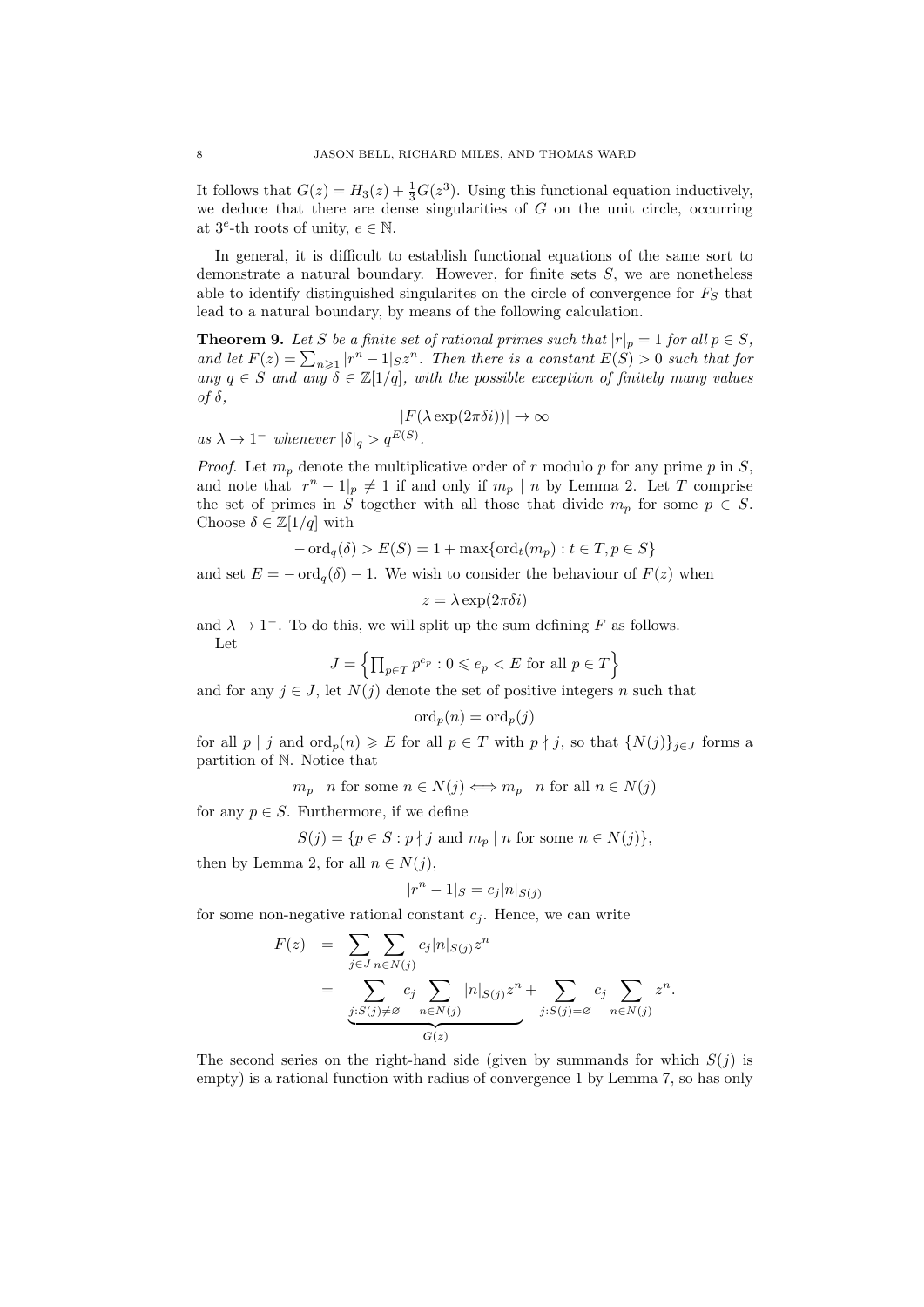finitely many singularities on the circle of convergence  $|z| = 1$ . Therefore, for all but finitely many choices of  $\delta \in \mathbb{Z}[1/q]$ , this second series is bounded as  $\lambda \to 1^-$ . From now on assume that  $\delta$  has been chosen so as to avoid these singularities. To demonstrate the required conclusion of the theorem, it is sufficient to show that  $|G(z)| \to \infty$  as  $\lambda \to 1^-$ . For ease of notation, we now omit the clause  $S(j) \neq \emptyset$ when writing  $G(z)$ .

For any  $j \in J$ , let

$$
U(j) = \left\{ \prod_{p \in S(j)} p^{e_p} : e_p \geqslant E \text{ for all } p \in S(j) \right\},\
$$

and

$$
j' = j \prod_{p \in T \backslash S(j): p \nmid j} p^E.
$$

Note that any  $n \in N(i)$  can be written uniquely in the form  $n = u^i/k$  with u in  $U(j)$  and  $p \nmid k$  for all  $p \in S'(j) = S(j) \cup \{p : p \mid j\}$ . Hence,

(5) 
$$
G(z) = \sum_{j} \sum_{u \in U(j)} \frac{c_j}{u} \sum_{k} z^{u_j' k},
$$

where k runs through all positive integers with  $p \nmid k$  for all  $p \in S'(j)$ . Consider first the terms in the series for which  $\text{ord}_q(uj) > E$ . In this case,  $z^{uj'k} = \lambda^{uj'k}$  and the inner sum comprises strictly positive real terms, and diverges as  $\lambda \to 1^-$ . To complete the proof, we will show that the sum of the remaining terms in the series for  $G(z)$  is bounded. For these terms, we have  $\text{ord}_q(u_j) \leq E$ .

First suppose  $q \nmid u_j$ , so  $q \notin S(j)$  and  $q \nmid j$ , which implies that  $q \notin S'(j)$ . Using Lemma 7 for the corresponding terms of  $G(z)$ , the inner sum in (5) may be written as  $H_{S'(j)}(z^{uj'})$ . Moreover, the rational expression given in Lemma 7 shows that

(6) 
$$
|H_{S'(j)}(z^{uj'})| \leq \sum_{I \in \mathcal{I}(S'(j))} \frac{1}{|1 - z^{uj'k_I}|},
$$

and since  $q \notin S'(j)$ ,  $\text{ord}_q(uj'k_I) = \text{ord}_q(uj') = E$ . Thus there is a constant  $M(\delta, j) >$ 0 such that

$$
|1 - z^{uj'k_I}| > M(\delta, j).
$$

Therefore, using (5) and (6), the sum of terms of  $G(z)$  for which  $q \nmid uj$  is bounded in absolute value by

$$
\sum_{j} \sum_{u \in U(j)} \frac{c_j |\mathcal{I}(S'(j))|}{M(\delta, j)u} = \sum_{j} \frac{c_j |\mathcal{I}(S'(j))|}{M(\delta, j)} \prod_{p \in S(j)} \frac{1}{p^E (1 - 1/p)}.
$$

It remains to consider the terms of  $G(z)$  for which  $0 < \text{ord}_a(u_i) < E$ . In this case,  $\text{ord}_q(uj) = \text{ord}_q(j) > 0$ , so  $q \in S'(j)$ . Let  $S''(j) = S'(j) \setminus \{q\}$ , and notice that we may write

$$
H_{S'(j)}(w) = H_{S''(j)}(w) - H_{S''(j)}(w^{q})
$$
  
= 
$$
\sum_{I \in \mathcal{I}(S''(j))} d_{I} \left( \frac{w^{k_{I}}}{1 - w^{k_{I}}} - \frac{w^{qk_{I}}}{1 - w^{qk_{I}}} \right)
$$
  
= 
$$
\sum_{I \in \mathcal{I}(S''(j))} d_{I} \left( \frac{w^{k_{I}} + w^{2k_{I}} + \dots + w^{(q-1)k_{I}}}{1 - w^{qk_{I}}} \right),
$$

where,  $q \nmid k_I$  for all  $I \in \mathcal{I}(S''(j)).$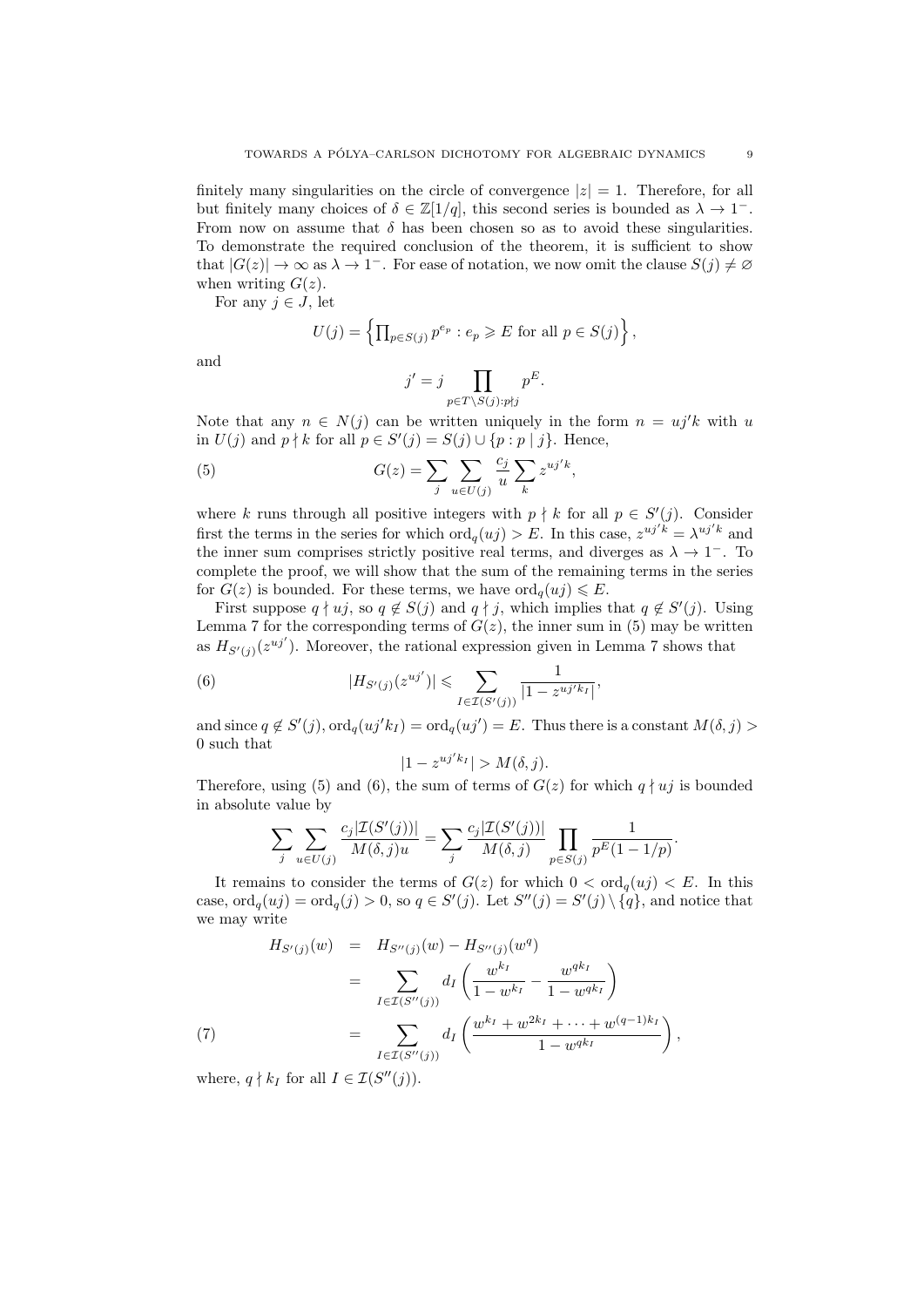Once again, for the terms of  $G(z)$  with  $0 < \text{ord}_q(uj) < E$ , the inner sum in (5) is  $H_{S'(j)}(z^{uj'}),$  and using (7) we obtain the bound

(8) 
$$
|H_{S'(j)}(z^{uj'})| \leq \sum_{I \in \mathcal{I}(S''(j))} \frac{q-1}{|1-z^{uj'qk_I}|}.
$$

Furthermore, since

$$
\operatorname{ord}_q(uj'qk_I) = 1 + \operatorname{ord}_q(uj) \leqslant E,
$$

there is a constant  $M(\delta, j) > 0$  such that  $|1 - z^{uj'qk_I}| > M(\delta, j)$ . Just as before we can use (5) and (8), to obtain a bound for the remaining terms of  $G(z)$ .  $\Box$ 

Corollary 10. If S is finite and  $F<sub>S</sub>$  is irrational, then the circle of convergence of  $F<sub>S</sub>$  is a natural boundary for the function.

Proof. Exactly as in the proof of Theorem 4, and without loss of generality, we can assume that  $f_S(n)$  is given by (2). Then, as in Example 8, write

$$
F_S(z) = F(az) - F(bz),
$$

where F is given by Theorem 9. Since  $a > |b|$  and since F has the unit circle as a natural boundary, this shows that  $F_S$  has the circle  $|z| = \frac{1}{a}$  as a natural boundary.  $\Box$ 

In the next section we will give an alternative proof of Corollary 10 for higherdimensional solenoids based on the Pólya–Carlson Theorem. However, this method does not explicitly reveal why the natural boundary occurs in the way that Theorem 9 does.

To conclude this section, we consider the occurrence of natural boundaries for certain infinite sets of primes S. We begin with the following application of Fabry's gap Theorem (see Segal [8, Sec. 6.4]).

**Lemma 11.** Let  $a > 1$  and let  $g(n)$  be an integer-valued sequence satisfying  $g(n) \leq$  $a^{n}$  for all  $n \geqslant 1$ . Suppose that  $g(n)$  does not satisfy a linear recurrence and suppose that for every real number  $s > 1$  there is a sequence of natural numbers  $n_1 < n_2 <$  $\cdots$  with  $n_j/j \to \infty$  such that  $g(n) < s^n$  for  $n \notin \{n_1, n_2, \ldots\}$ . Then there is some  $R \in [\frac{1}{a}, 1]$  such that  $\sum_{n \geq 1} g(n) z^n$  admits the circle  $|z| = R$  as its natural boundary.

Proof. Let

$$
R^{-1} = \limsup_{n \to \infty} g(n)^{1/n}
$$

and notice that  $\frac{1}{a} \leq R \leq 1$ . If  $R = 1$ , then the Pólya–Carlson theorem immediately gives us the result. Let  $s \in (1, \frac{1}{R})$ , let N denote the set of natural numbers n such that  $g(n) \leq s^n$ , and write  $\{n_1, n_2, ...\}$  for the complement of N in the natural numbers. By assumption  $n_j/j \to \infty$ . Let

$$
G(z) = \sum_{n \geq 1} g(n) z^n
$$

and

$$
G_N(z) = \sum_{n \in N} g(n) z^n.
$$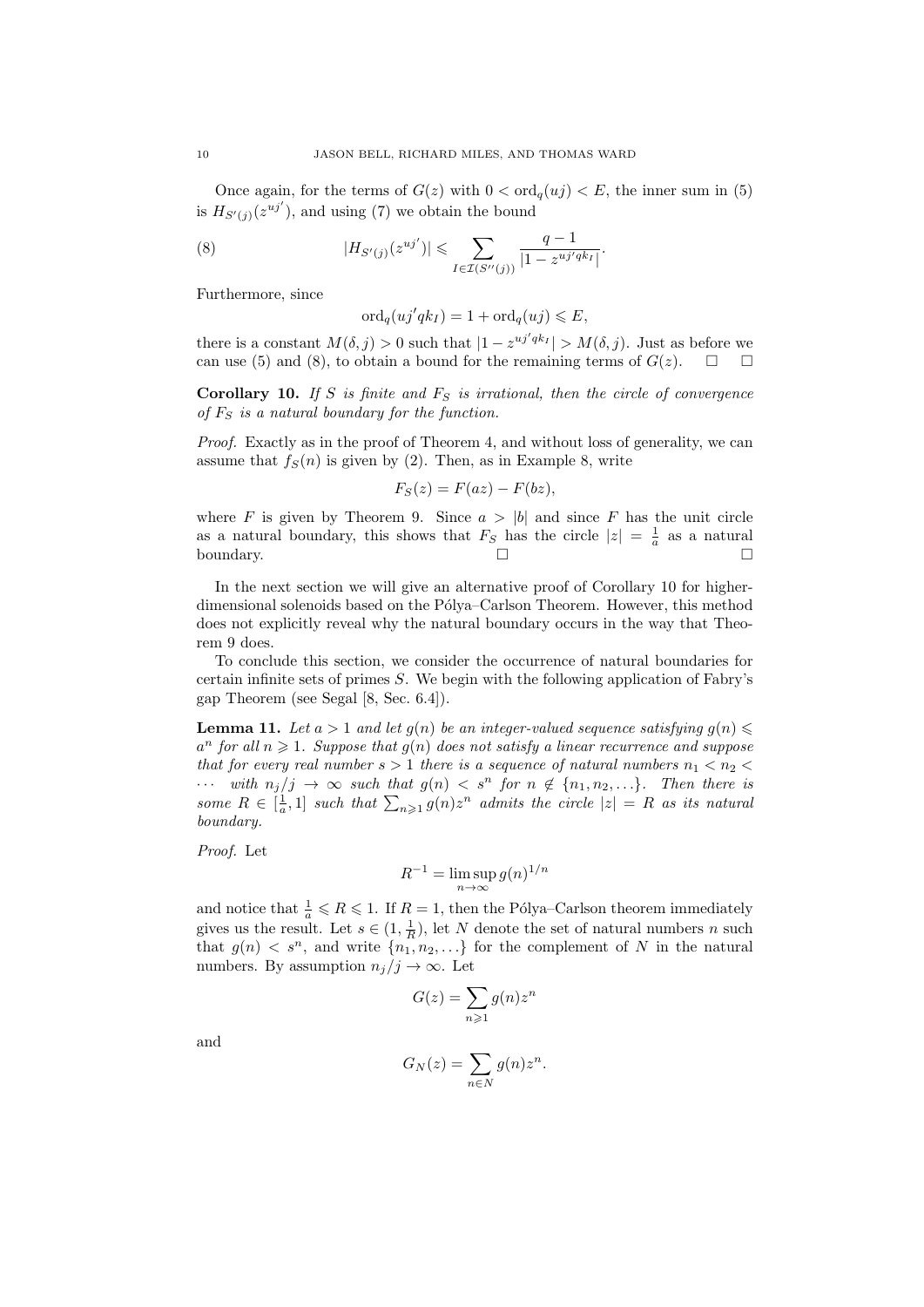Then  $G_N$  has radius of convergence at least  $\frac{1}{s}$ , which is strictly greater than R. Hence the set of singularities of  $G(z) - G<sub>N</sub>(z)$  that lie on the circle of radius R is identical to the set of singularities of  $G(z)$  on the circle of radius R. However

$$
G(z) - G_N(z) = \sum_j g(n_j) z^{n_j}
$$

has the circle of radius R as its natural boundary by Fabry's gap Theorem.  $\Box$   $\Box$ 

**Lemma 12.** Let p be a rational prime such that  $|r|_p = 1$ . Then there is an integer constant A depending only on r such that

$$
|r^n - 1|_p^{-1} < \left(\frac{\log(n)}{n} + \frac{\ell_p \log(A)}{n}\right)^n,
$$

where  $\ell_p$  denotes the smallest natural number n for which  $|r^n - 1|_p < \frac{1}{2}$ .

*Proof.* First note that if  $p > 2$ ,  $|r^n - 1|_p < 1/2 \iff |r^n - 1|_p < 1$ , so  $\ell_p = m_p$ , where  $m_p$  is as in Lemma 2, but this is not the case if  $p = 2$ . If n is not a multiple of  $\ell_p$ , then  $|r^n - 1|_p^{-1} \leq 2$ , by Lemma 2 and Remark 3, so the result is immediate. For *n* a multiple of  $\ell_p$ , write  $n = \ell_p p^e k$  where  $p \nmid k$  and  $e \geq 0$ . Then, by Lemma 2 and Remark 3,

$$
|r^n - 1|_p^{-1} = |r^{\ell_p p^{e_k}} - 1|_p^{-1} \leq \ell_p |r^{\ell_p} - 1|_p^{-1} p^e \leq A^{\ell_p} p^e,
$$

where A is the height of r (so A is an integer constant depending only on r and is independent of  $p$ ). Furthermore,

$$
A^{\ell_p} p^e = \left(\frac{e \log(p) + \ell_p \log(A)}{n}\right)^n,
$$

giving the desired result since  $e \log(p) \leq \log(n)$ .

**Theorem 13.** Let S be a set of primes such that  $\mathcal{P}(\mathbb{Q}) \setminus S = \{p_1 < p_2 < \cdots\}$  is infinite and satisfies

$$
\frac{\log(p_{n+1})}{p_n} \longrightarrow \infty
$$

as  $n \to \infty$ . Then  $F_S$  admits some circle of radius  $R \leq 1$  as its natural boundary.

*Proof.* Let  $T = \mathcal{P}(\mathbb{Q}) \setminus S = \{p_1 < p_2 < \dots\}$ . By our earlier assumptions on  $S, |r|_p =$ 1 for all  $p \in T$ . Furthermore  $f_S(n) = |r^n - 1|_T^{-1}$  by the Artin product formula.

Let  $s > 1$  and let C be a natural number with  $2 \log(A)/C < \log(s)/2$ , where A is the constant appearing in Lemma 12. For each  $k$ , we let  $\ell_k$  denote the smallest natural number such that  $|r^{\ell_k} - 1|_{p_j} < 1/2$ . Note that  $A^{\ell_k} > p_k$  and so  $\ell_k > \log(p_k)$ . On the other hand,  $\ell_k \leq p_k - 1$ , when  $p_k \neq 2$ . Since

$$
p_k = o(\log(p_{k+1}))
$$

and  $\ell_{k+1} > \log(p_{k+1})$ , we see that  $\ell_{k+1}/\ell_k \to \infty$ .

Assume that k is large enough to ensure that  $\ell_i > C\ell_{i-1}$  for  $i \geq k$  and

$$
\ell_{k-1} > \max\{C\ell_1,\ldots,C\ell_{k-2}\}.
$$

Let *n* be a natural number in  $\{\ell_{k-1}, \ldots, \ell_k - 1\}$  that is not in  $\{\ell_{k-1}j : j \leq C\}$ . Then we have  $f_S(n) = \prod_{i \lt k} |r^n - 1|_{p_i}^{-1}$ , since  $p_i$  cannot divide  $f_S(n)$  for  $i \geq k$ .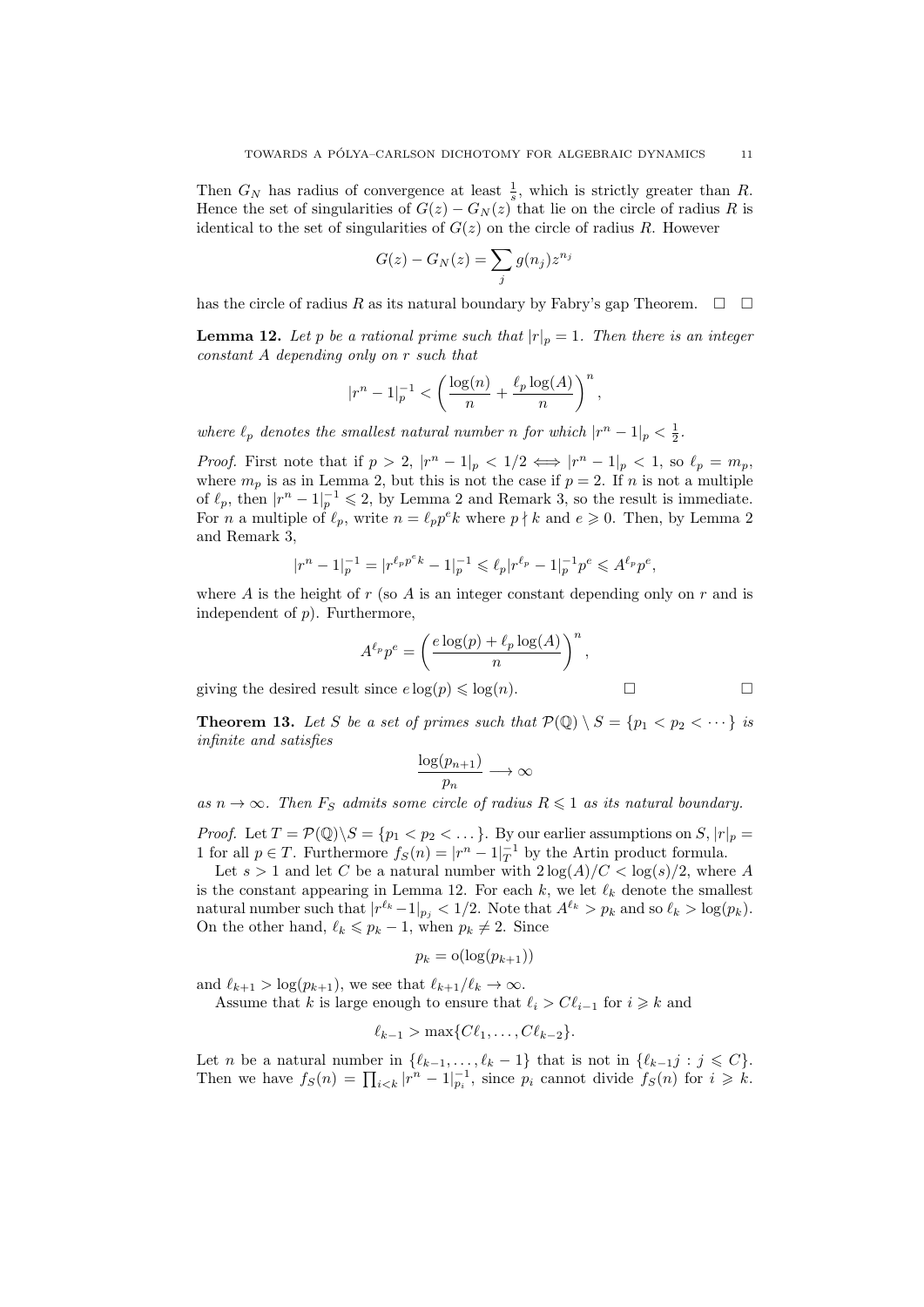Note that if *n* is not a multiple of  $\ell_i$  then  $|r^n - 1|_{p_i}^{-1} \geq 1/2$ ; if *n* is a multiple of  $\ell_i$ then  $|r^n - 1|_{p_i}^{n} \leqslant s_i^n$ , where  $s_i \leqslant \log(n)/n + \ell_i \log(A)/n$ , by Lemma 12. Hence

$$
\frac{\log(f_S(n))}{n} \leqslant \sum_{i < k} \left( \frac{\log(n)}{n} + \frac{\ell_i \log(A)}{n} \right) \leqslant \frac{k \log(n)}{n} + \sum_{i < k} \frac{\ell_i \log(A)}{n}.
$$

Since  $\ell_i/\ell_{i-1} \to \infty$ , we see that for *n* sufficiently large we must have

$$
\frac{\log(f_S(n))}{n} < \begin{cases} k \log(n)/n + 2\ell_{k-1} \log(a)/n & \text{if } \ell_{k-1} \mid n, \\ k \log(n)/n + o(1) & \text{if } \ell_{k-1} \nmid n. \end{cases}
$$

If n is a multiple of  $\ell_{k-1}$  then we must have  $n > C\ell_{k-1}$  by construction, and hence in either case we have

$$
\frac{\log(f_S(n))}{n} < \frac{k \log(n)}{n} + \frac{\log(s)}{2}
$$

for k sufficiently large. We claim that  $k = o(n/\log(n))$ . To see this, it is sufficient to show that  $n = o(k \log(k))$ . But  $n \geq \ell_{k-1}$  and  $\ell_{k-1} > \log(p_{k-1})$ ; moreover, by assumption,  $\log(\log(p_{k-1})) > p_{k-3}$  for k sufficiently large and since  $p_{k-3}$  is necessarily greater than  $k$  for  $k$  large, we have

$$
n \geqslant \ell_{k-1} \geqslant \log(p_{k-1}) > \exp(k)
$$

for  $k$  large, giving the claim. It follows that for  $k$  sufficiently large there are at most C values of  $n \in \{\ell_{k-1}, \ldots, \ell_k-1\}$  for which we have  $f_S(n) > s^n$ . Hence there is some constant  $B$  such that

$$
|\{n < \ell_{k+1} : f_S(n) > s^n\}| \leq Ck + B.
$$

Let  $n_1 < n_2 < \cdots$  be those natural numbers with the property that  $f_S(n) > s^n$ ; that is,  $f_S(n) > s^n$  if and only if  $n = n_i$  for some i. Then, given a natural number i, there is some k such that  $Ck + B < i \le C(k + 1) + B$ . By the remarks above we have  $n_i > \ell_{k+1}$ . Thus

$$
\frac{n_i}{i} > \frac{\ell_{k+1}}{Ck+B+C} \to \infty
$$

as  $k \to \infty$ , since we have shown that  $\ell_k \geq \exp(k)$  for k sufficiently large. The result now follows from Lemma 11, taking  $g(n) = f<sub>S</sub>(n)$  and noting that  $g(n)$  does not satisfy a non-trivial linear recurrence by Theorem 4.  $\Box$ 

### 3. Higher-dimensional groups

A compact connected abelian group X of dimension  $d \geq 1$  has a Pontryagin dual group  $\widehat{X}$  that is a subgroup of  $\mathbb{Q}^d$ . For an automorphism  $\theta : X \to X$ , we use the following periodic point counting formula, taken from [12, Th. 1.1]. As before,  $F_{\theta}(n)$  denotes the number of points fixed by the automorphism  $\theta^{n}$ ,  $\mathcal{P}(\mathbb{K})$ denotes the set of places of the number field  $\mathbb{K}$ , and for any set of places S in  $\mathcal{P}(\mathbb{K})$ , we write  $|x|_S = \prod_{v \in S} |x|_v$ .

**Proposition 14.** If  $\theta: X \to X$  is an ergodic automorphism of a finite dimensional compact connected abelian group, then there exist algebraic number fields  $\mathbb{K}_1, \ldots, \mathbb{K}_k$ , sets of finite places  $T_j \subset \mathcal{P}(\mathbb{K}_j)$  and elements  $\xi_j \in \mathbb{K}_j$ , no one of which is a root of unity for  $j = 1, \ldots, k$ , such that

(9) 
$$
\mathsf{F}_{\theta}(n) = \prod_{j=1}^{k} |\xi_j^n - 1|_{T_j}^{-1}.
$$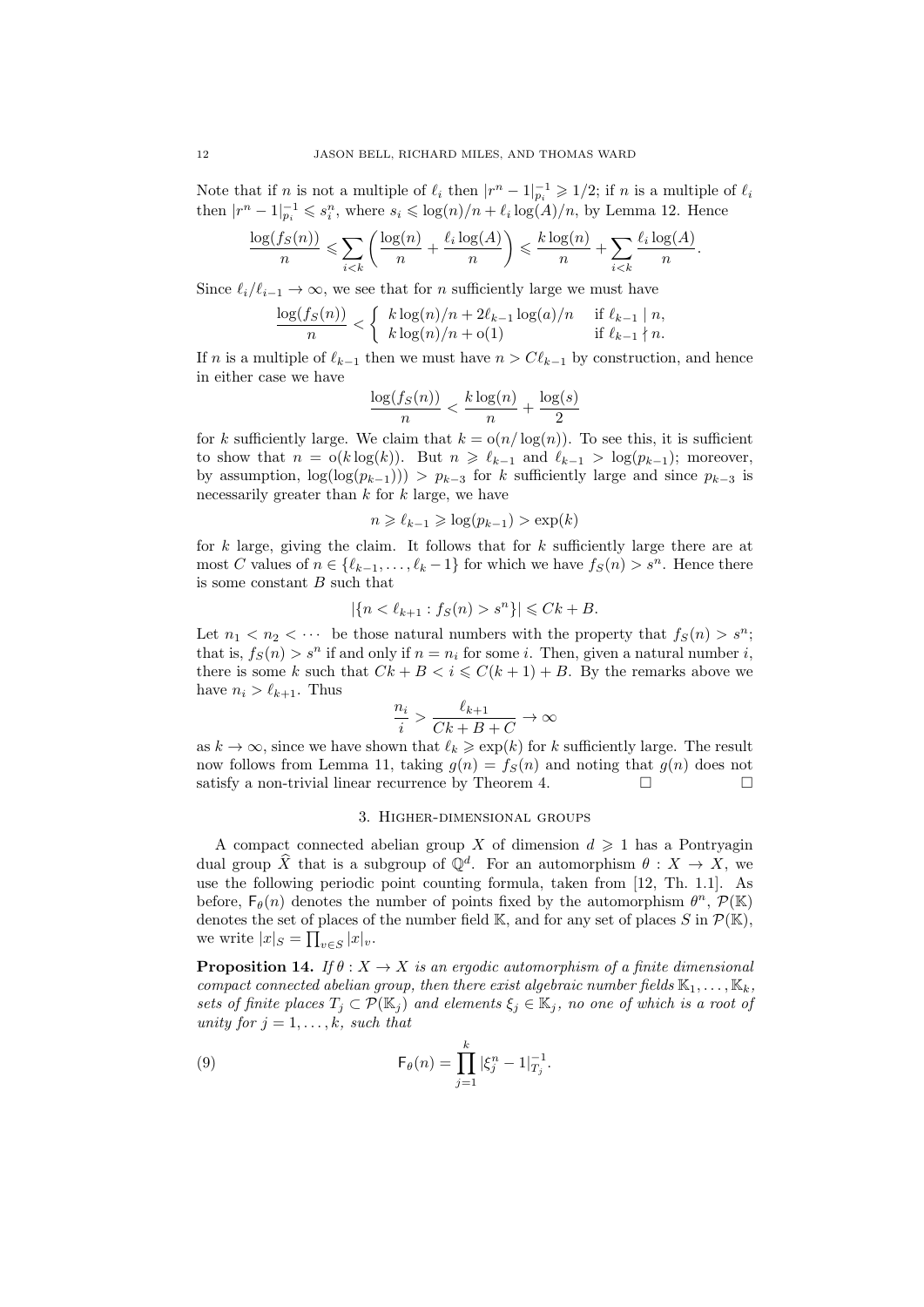The fields  $\mathbb{K}_j$  and sets of places  $T_j$  appearing above depend only on X and  $\theta$ , and are obtained by considering  $\widehat{X}$  as a module over the Laurent polynomial ring  $\mathbb{Z}[t^{\pm 1}]$ , where the module structure is given by identifying multiplication by  $t$  with the application of the dual map  $\hat{\theta}$  (a standard procedure for the study of automorphisms of compact abelian groups, see Schmidt [22] for an overview). The precise method for obtaining the formula is constructive and is described in [12, Sec. 4]; it is useful to note from this that  $\mathbb{K}_j = \mathbb{Q}(\xi_j)$ ,  $j = 1, \ldots, k$ . As in the one-dimensional case, applying the Artin product formula to (9) gives

(10) 
$$
\mathsf{F}_{\theta}(n) = \prod_{j=1}^{k} |\xi_j^n - 1|_{P_j^{\infty} \cup S_j},
$$

where  $P_j^{\infty}$  denotes the set of infinite places of  $\mathbb{K}_j$  and  $S_j = \mathcal{P}(\mathbb{K}_j) \setminus T_j$ . It is also worth noting that [12, Rmk. 1] implies that  $|\xi_j|_v = 1$  for all  $v \in T_j$ ,  $j = 1, ..., k$ , as  $\theta$  is an automorphism. The main result of this section is the following.

Theorem 15. Under the assumptions of Proposition 14, suppose that the product in (10) only involves finitely many places and that  $|\xi_j|_v \neq 1$  for all v in  $P_j^{\infty}$ and  $j = 1, \ldots, k$ . Then  $\zeta_{\theta}$  is either rational or has a natural boundary at its circle of convergence, and the latter occurs if and only if  $|\xi_j|_v = 1$  for some  $v \in S_j$ ,  $1 \leq$  $j \leqslant k$ .

The condition that  $|\xi_j|_v \neq 1$  for all  $v \in P_j^{\infty}$ ,  $j = 1, ..., k$ , is equivalent to the statement that none of the  $\xi_i$  have algebraic conjugates on the unit circle. Hence, for example, the theorem applies if each  $\xi_j$  is a Pisot number. We remark that we do not believe the avoidance of conjugates on the unit circle is necessary for the dichotomy stated in the theorem, but it is essential in the proof we provide. Nonetheless, we obtain the following generalization of Corollary 10.

**Corollary 16.** If the dimension of  $X$  is at most 3 and the product in (10) comprises finitely many places, then  $\zeta_{\theta}$  is rational or has a natural boundary at the circle of convergence.

*Proof.* If the dimension of X is at most 3 then each of the field extensions  $\mathbb{K}_i | \mathbb{Q}$  has degree at most 3. Therefore, if any algebraic conjugate of any  $\xi_i$  lies on the unit circle then  $\xi_j$  must be a root of unity. However, this is precluded by the hypothesis of Proposition 14.

For the proof of Theorem 15 we use the following.

Lemma 17. Let S be a finite list of places of algebraic number fields and, for each  $v \in S$ , let  $\xi_v$  be a non-unit root in the appropriate number field such that  $|\xi_v|_v =$ 1. Then the function

$$
F(z) = \sum_{n \geqslant 1} f(n) z^n,
$$

where  $f(n) = \prod_{v \in S} |\xi_v^n - 1|_v$  for  $n \ge 1$ , has the unit circle as a natural boundary.

*Proof.* We will use the notation of Lemma 2. First note that  $F$  has radius of convergence 1. For any function  $G$  that is analytic inside the unit circle and which can be analytically continued beyond it, both  $G'$  and  $z \mapsto zG'(z)$  can also be analytically continued beyond it.

Assume, for the purposes of a contradiction, that  $F$  has analytic continuation beyond the unit circle. Let  $\rho = \sum_{v \in S} \rho_v$  be the sum of all the residue degrees,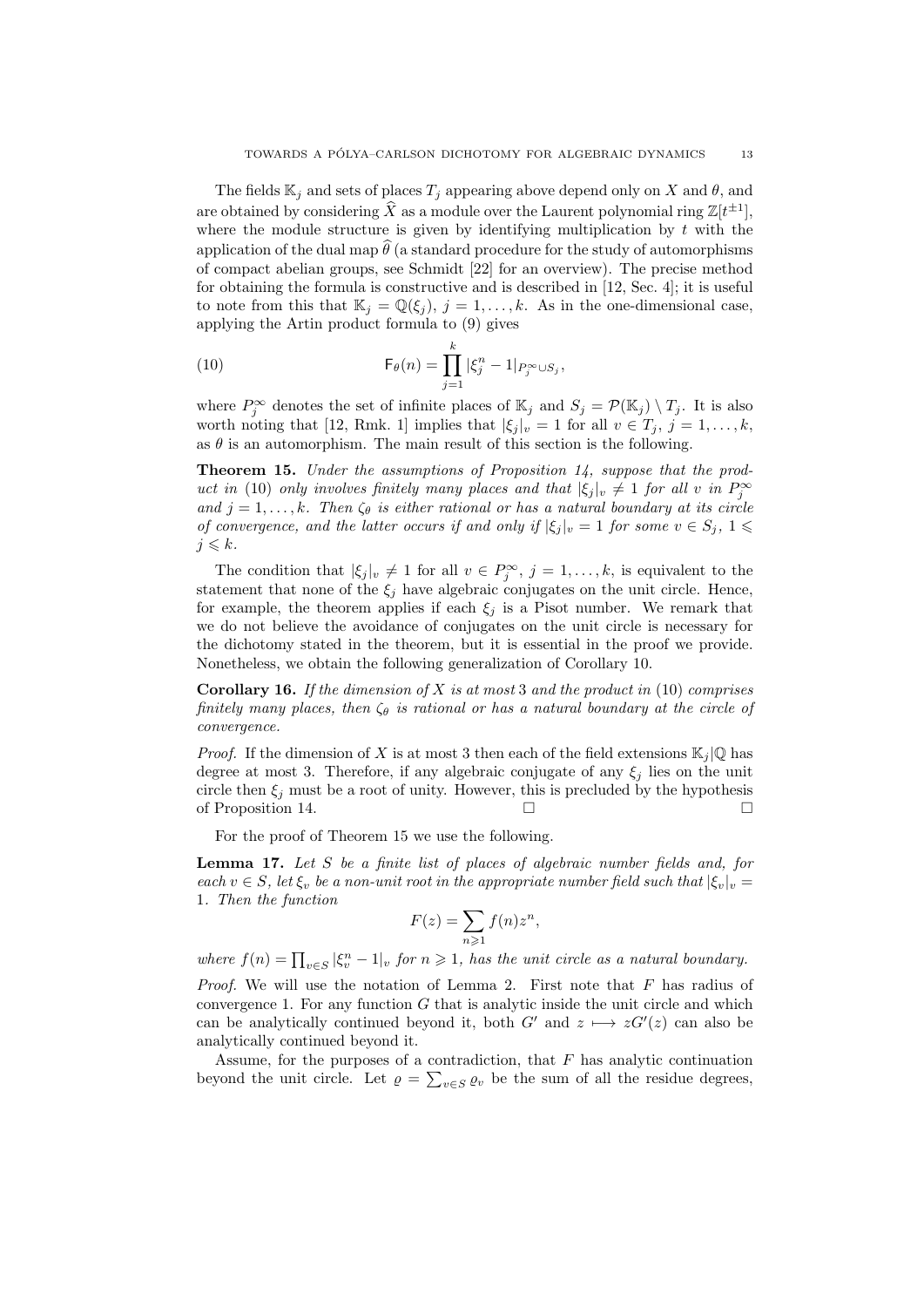and repeat the process of differentiating then multiplying by z precisely  $\rho$  times, beginning with the function F and finally obtaining the function  $\sum_{n\geqslant 1} n^{\varrho} f(n) z^n$ , which by construction is analytic in a region strictly containing the open unit disc (by our initial observation). So too then is the function  $G$  defined by

$$
G(z) = C \sum_{n \geqslant 1} n^{\varrho} f(n) z^n,
$$

where  $C = \prod_{v \in S} C_v^{-1}$ , the constant  $C_v$  being given by Remark 3. Note that

$$
\limsup_{n \to \infty} (n^{\varrho} f(n))^{1/n} = 1,
$$

so G also has radius of convergence 1.

We claim that  $Cn^{\varrho}f(n)$  is a positive integer for all  $n \geq 1$ . To see this, it is enough to notice that  $C_v^{-1} n^{\varrho_v} |\xi^n - 1|_v$  is a positive integer for all  $n \geq 1$ , which is shown by Lemma 2. Since G has integer coefficients, radius of convergence 1 and analytic continuation beyond the unit circle, it is a rational function by the Pólya–Carlson Theorem. Furthermore,  $H(z) = C \sum_{n \geq 1} n^{\varrho} z^n$  defines a rational function, and F is the Hadamard quotient of G by H. Since the sequence of coefficients  $f = (f(n))$ is drawn from a finitely generated ring over  $\mathbb{Z}$ , the Hadamard quotient theorem implies that  $F$  is also a rational function. Therefore,  $f$  is given by a linear recurrence sequence.

Let  $p_v$  denote the characteristic of the residue field  $\mathfrak{K}_v$  and let q be a rational prime coprime to all  $p_v$  for each  $v \in S$ . Proceeding as in the proof of Theorem 4, define  $n(e) = q^e \prod_{v \in S} m_v p_v^{D_v}$ , where  $D_v$  is given by Lemma 2 and  $e \in \mathbb{N}$ . Then  $f(kn(e)) = f(n(e))$  whenever k is coprime to  $n(e)$ . Hence, the sequence f takes on infinitely many values infinitely often, which is not possible for a linear recurrence sequence by the result of Myerson and van der Poorten [15]. This contradiction means that the assumption that  $F$  has analytic continuation beyond the unit circle is untenable.  $\Box$ 

of Theorem 15. Let  $S'_j = \{v \in S_j : |\xi_j|_v \neq 1\}$ , let

$$
f(n) = \prod_{j=1}^{k} |\xi_j^n - 1|_{S_j \setminus S'_j},
$$

and let

$$
g(n) = \prod_{j=1}^{k} |\xi_j^n - 1|_{P_j^\infty \cup S_j'}.
$$

So,  $F_{\theta}(n) = f(n)g(n)$  by (10). By the ultrametric property

$$
g(n) = \prod_{j=1}^{k} |\xi_j|_{S_j''}^n |\xi_j^n - 1|_{P_j^\infty},
$$

where  $S''_j = \{v \in S_j : |\xi_j|_v > 1\}$ . Extending the method of Smale [24] for toral automorphisms, we can expand the product over infinite places using an appropriate symmetric polynomial (see for example [11, Lem. 4.1]) to obtain an expression of the form

(11) 
$$
g(n) = \sum_{I \in \mathcal{I}} d_I w_I^n,
$$

where *I* is a finite indexing set,  $d_I \in \{-1, 1\}$  and  $w_I \in \mathbb{C}$ .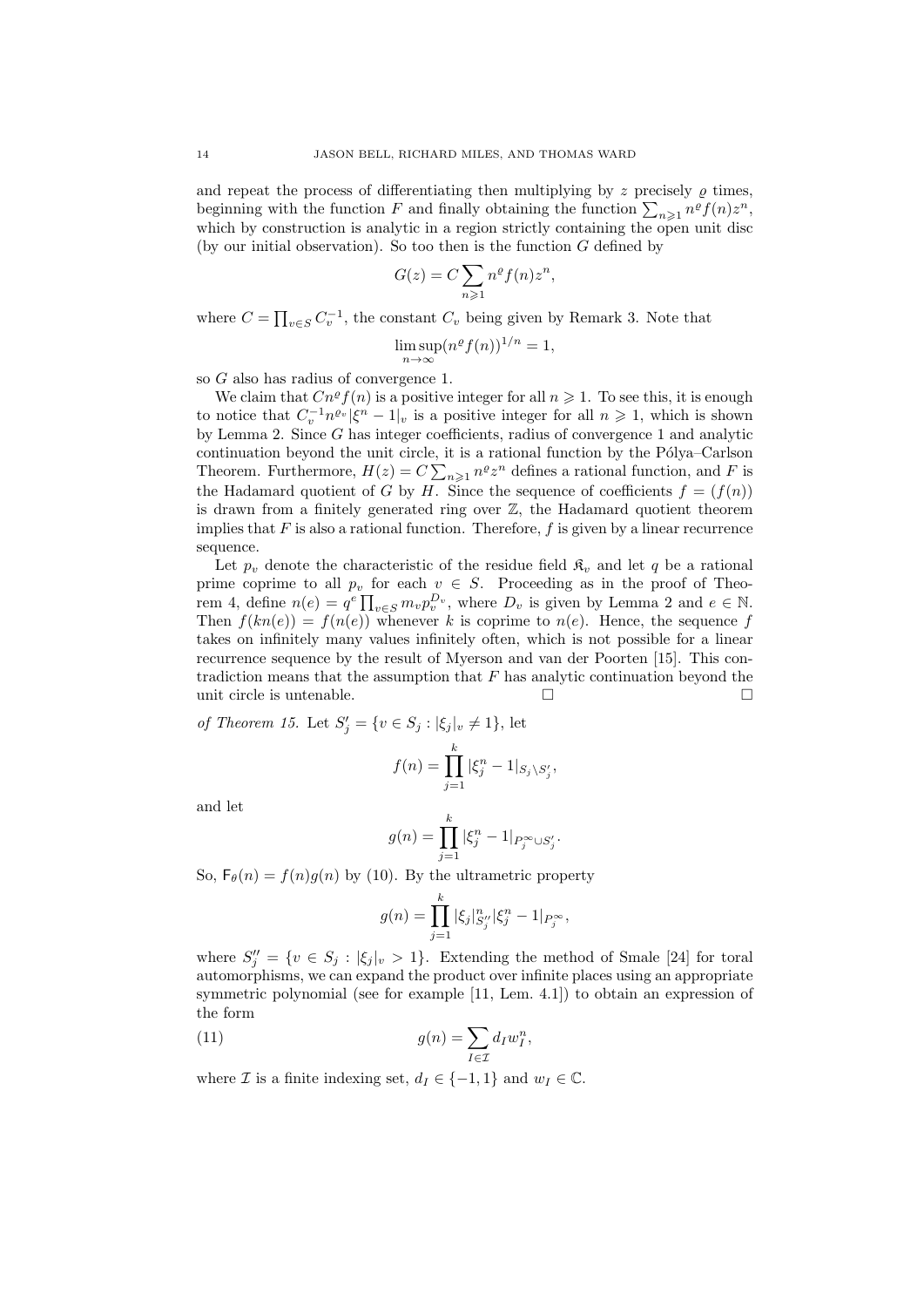Moreover, since  $|\xi_j|_v \neq 1$  for all  $v \in P_j^{\infty}$ ,  $j = 1, ..., k$ , there is a dominant term  $w_J$  in the expansion (11), for which

$$
|w_J| = \prod_{j=1}^k |\xi_j|_{S_j''} \prod_{v \in P_j^{\infty}} \max\{|\xi_j|_v, 1\} = \prod_{j=1}^k \prod_{v \in P_j^{\infty} \cup \mathcal{P}(\mathbb{K}_j)} \max\{|\xi_j|_v, 1\},\
$$

and  $|w_J| > |w_I|$  for all  $I \neq J$  (note that  $\log |w_J|$  is the topological entropy, as given by  $[9]$ . Furthermore, by  $(11)$ ,

$$
\zeta_{\theta}(z) = \exp\left(\sum_{I \in \mathcal{I}} d_I \sum_{n \geqslant 1} \frac{f(n)(w_I z)^n}{n}\right).
$$

If  $S_j \setminus S'_j = \emptyset$  for all  $j = 1, ..., k$ , then  $f(n) \equiv 1$ , and it follows immediately that  $\zeta_{\theta}$ is rational.

Now suppose that  $S_j \setminus S'_j \neq \emptyset$  for some j. As noted in Lemma 1, we need only exhibit a natural boundary at the circle of convergence for

$$
\sum_{I \in \mathcal{I}} d_I \sum_{n \geqslant 1} f(n) (w_I z)^n
$$

to exibit one for  $\zeta_{\theta}(z)$ . Moreover,  $\limsup_{n\to\infty} f(n)^{1/n} = 1$ , so for each  $I \in \mathcal{I}$ , the series

$$
\sum_{n\geqslant 1} f(n) (w_I z)^n
$$

has radius of convergence  $|w_I|^{-1}$ , and since  $|w_J|^{-1} < |w_I|^{-1}$  for all  $I \neq J$ , this means that it suffices to show that the circle of convergence  $|z| = |w_J|^{-1}$  is a natural boundary for  $\sum_{n\geqslant 1} f(n)(w_I z)^n$ . But this is the case precisely when  $\sum_{n\geqslant 1} f(n)z^n$ has the unit circle as a natural boundary, and this has already been dealt with by Lemma 17.  $\Box$ 

We conclude with the following example.

**Example 18.** Suppose X is a two dimensional solenoid, so  $\hat{X} \hookrightarrow \mathbb{Q}^2$ . Consider an automorphism  $\theta: X \to X$  dual to multiplication by the matrix  $A = \begin{pmatrix} 2 & 1 \\ 1 & 1 \end{pmatrix}$  on  $\hat{X}$ . In the case  $X = \mathbb{T}^2$ ,  $\theta$  is the well-known cat map which has dynamical zeta function

(12) 
$$
\zeta_{\theta}(z) = \frac{(1-z)^2}{(1-\xi z)(1-\eta z)},
$$

where  $\xi = (3 + \sqrt{5})/2$  and  $\eta = \xi^{-1} = (3 - \sqrt{5})/2$ 5)/2. More generally, the method of [12, Sec. 4] shows that there are natural  $\mathbb{Z}[\xi^{\pm 1}]$ -module embeddings  $\mathbb{Z}[\xi^{\pm 1}] \hookrightarrow$  $\hat{X} \hookrightarrow \mathbb{Q}(\xi)$ , where  $\hat{X}$  is considered as a  $\mathbb{Z}[\xi^{\pm 1}]$ -module by identifying multiplication by A with multiplication by  $\xi$ . Dynamically, this means that the cat map on  $\mathbb{T}^2$ is always an algebraic factor of  $(X, \theta)$ . Furthermore, the finite places appearing in (10) are a subset of  $\mathcal{P}(\mathbb{Q}(\xi))$  and, by expanding the product over the two infinite places of  $\mathbb{Q}(\xi)$ , this formula simplifies to

$$
\mathsf{F}_{\theta}(n) = (\xi^n + \eta^n - 2)|\xi^n - 1|_S,
$$

where S is the set of places  $v \in \mathcal{P}(\mathbb{Q}(\xi))$  for which  $|\cdot|_v$  is unbounded on  $\widehat{X}$  under the natural embedding  $\widehat{X} \hookrightarrow \mathbb{Q}(\xi)$ . In the case  $S = \emptyset$ ,  $\zeta_{\theta}$  is given by (12). In any other case when S is finite,  $\zeta_{\theta}$  is shown to have a natural boundary on the circle  $|z| = \eta$  by Theorem 15.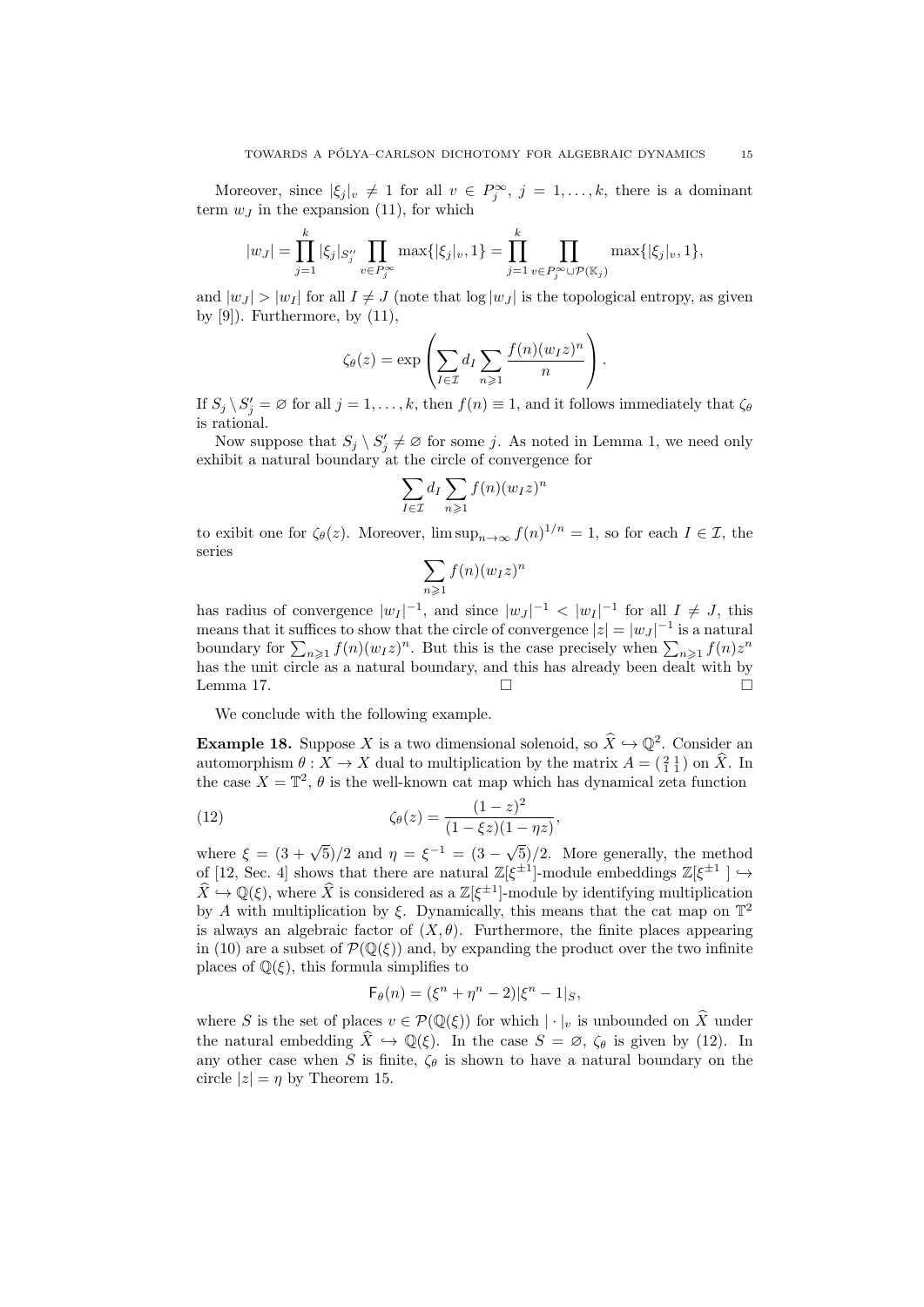#### **REFERENCES**

- [1] S. Baier, S. Jaidee, S. Stevens, and T. Ward, 'Automorphisms with exotic orbit growth', Acta Arithmetica 158 (2013), no. 2, 173–197.
- [2] J. Buzzi, 'Some remarks on random zeta functions', Ergodic Theory Dynam. Systems 22 (2002), no. 4, 1031–1040.
- [3] F. Carlson, 'Über ganzwertige Funktionen', *Math. Z.* 11 (1921), no. 1-2, 1-23.
- [4] V. Chothi, G. Everest, and T. Ward, 'S-integer dynamical systems: periodic points', J. Reine Angew. Math. 489 (1997), 99–132.
- [5] G. Everest, R. Miles, S. Stevens, and T. Ward, 'Dirichlet series for finite combinatorial rank dynamics', Trans. Amer. Math. Soc. 362 (2010), no. 1, 199–227.
- [6] G. Everest, V. Stangoe, and T. Ward, 'Orbit counting with an isometric direction', in Algebraic and topological dynamics, in Contemp. Math. 385, pp. 293–302 (Amer. Math. Soc., Providence, RI, 2005).
- [7] G. Everest, A. van der Poorten, I. Shparlinski, and T. Ward, Recurrence sequences, in Mathematical Surveys and Monographs 104 (American Mathematical Society, Providence, RI, 2003).
- [8] F. Grunewald and D. Segal, 'Decision problems concerning S-arithmetic groups', J. Symbolic Logic 50 (1985), no. 3, 743–772.
- [9] D. A. Lind and T. Ward, 'Automorphisms of solenoids and p-adic entropy', Ergodic Theory Dynam. Systems 8 (1988), no. 3, 411–419.
- [10] A. Manning, 'Axiom A diffeomorphisms have rational zeta functions', Bull. London Math. Soc. 3 (1971), 215–220.
- [11] R. Miles, 'Zeta functions for elements of entropy rank-one actions', Ergodic Theory Dynam. Systems 27 (2007), no. 2, 567–582.
- [12] R. Miles, 'Periodic points of endomorphisms on solenoids and related groups', Bull. Lond. Math. Soc. 40 (2008), no. 4, 696-704.
- [13] R. Miles, M. Staines, and T. Ward, 'Dynamical invariants for group automorphisms', Contemporary Math., to appear (2015). http://arxiv.org/abs/1306.6030.
- [14] P. Moss, The arithmetic of realizable sequences (Ph.D. thesis, Univ. of East Anglia, 2003).
- [15] G. Myerson and A. J. van der Poorten, 'Some problems concerning recurrence sequences', Amer. Math. Monthly 102 (1995), no. 8, 698–705.
- [16] A. Pakapongpun and T. Ward, 'Orbits for products of maps', Thai J. Math., to appear (2014). http://arxiv.org/abs/1001.0314.
- [17] G. Pólya, 'Über gewisse notwendige Determinantenkriterien für die Fortsetzbarkeit einer Potenzreihe', Math. Ann. 99 (1928), no. 1, 687–706.
- [18] A. J. v. d. Poorten, 'Solution de la conjecture de Pisot sur le quotient de Hadamard de deux fractions rationnelles', C. R. Acad. Sci. Paris Sér. I Math. 306 (1988), no. 3, 97-102.
- [19] Y. Puri and T. Ward, 'Arithmetic and growth of periodic orbits', J. Integer Seq. 4 (2001), no. 2, Article 01.2.1, 18 pp.
- [20] D. Ramakrishnan and R. J. Valenza, Fourier analysis on number fields, in Graduate Texts in Mathematics 186 (Springer-Verlag, New York, 1999).
- [21] R. Rumely, 'Notes on van der Poorten's proof of the Hadamard quotient theorem. I, II', in Séminaire de Théorie des Nombres, Paris 1986–87, in Progr. Math. **75**, pp. 349–382, 383–409 (Birkhäuser Boston, Boston, MA, 1988).
- [22] K. Schmidt, Dynamical systems of algebraic origin, in Progress in Mathematics 128 (Birkhäuser Verlag, Basel, 1995).
- [23] S. L. Segal, Nine introductions in complex analysis, in North-Holland Mathematics Studies 208 (Elsevier Science B.V., Amsterdam, revised ed., 2008).
- [24] S. Smale, 'Differentiable dynamical systems', Bull. Amer. Math. Soc. 73 (1967), 747–817.
- [25] T. Ward, 'Dynamical zeta functions for typical extensions of full shifts', Finite Fields Appl. 5 (1999), no. 3, 232–239.
- [26] A. Weil, Basic number theory, in Die Grundlehren der mathematischen Wissenschaften, Band 144 (Springer-Verlag New York, Inc., New York, 1967).

(Jason Bell) Department of Pure Mathematics, University of Waterloo, ON, CANADA N2L 3G1